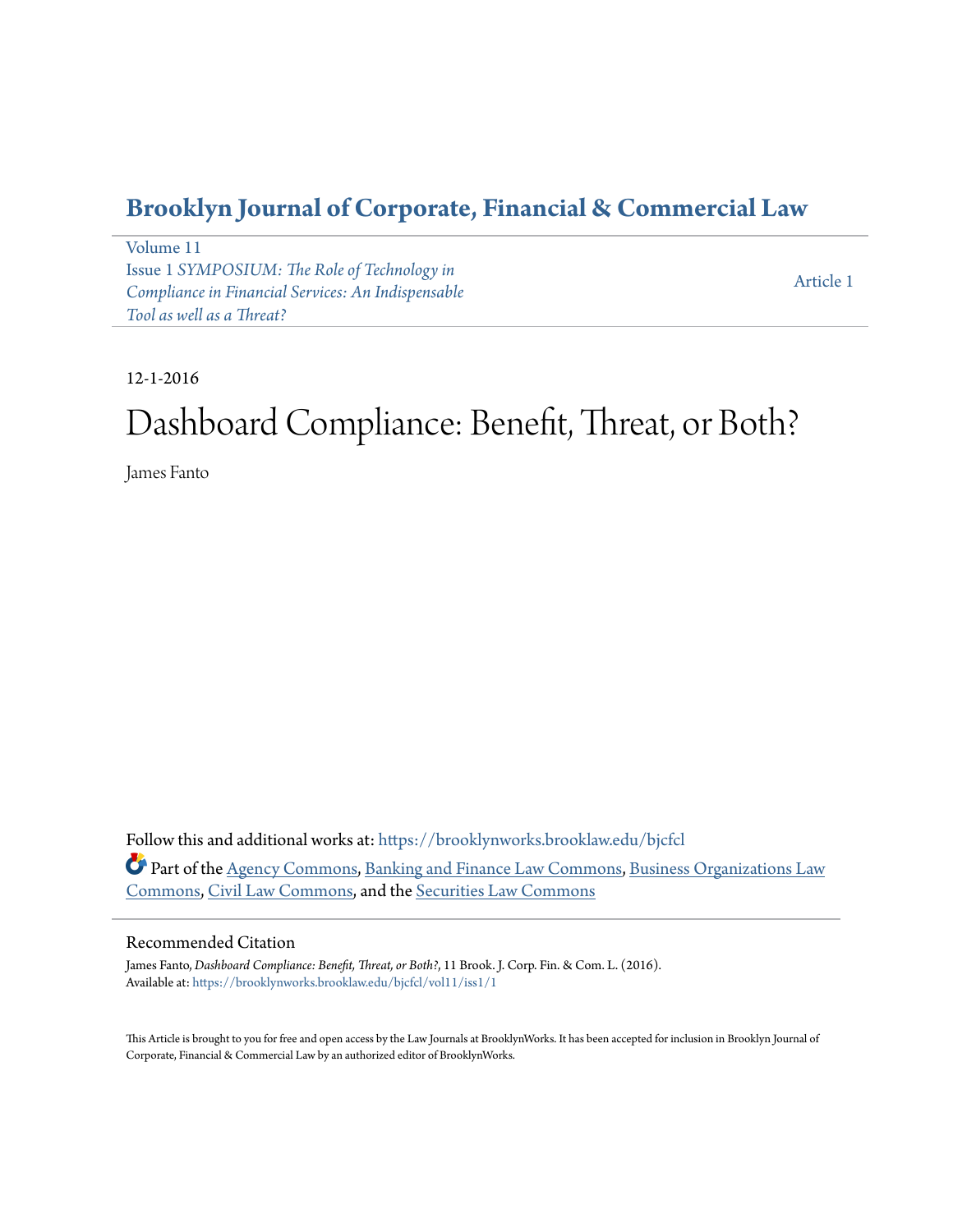### **ARTICLES**

## **DASHBOARD COMPLIANCE: BENEFIT, THREAT, OR BOTH?**

#### *James Fanto\**

#### **ABSTRACT**

*This Article poses the basic question that is reflected in its title and that was the subject of the conference where the Article was initially presented: whether technology poses any threats to the mission of compliance and the position of compliance officers, whether it is just another useful tool for them, or whether it is something of both. It begins by explaining the origin of compliance in broker-dealers and investment advisers and its important current position in those firms. It then discusses why compliance officers have always been drawn to technology, particularly to keep up with the business sides of the firms for which they work—a need made more acute because of technological developments in the securities industry. After setting forth the question inspiring the conference, chiefly, what will be the effect of the use of new technology on compliance, the Article next articulates the following hypothesis: that more use of this technology in compliance—termed "dashboard compliance"—will increase the productivity of compliance officers, decrease their numbers, emphasize "legal" compliance, which is designed to ensure that the firm and its employees comply with the law, and diminish "values" compliance, which encourages conduct in line with firm and industry values. It then looks at the preliminary evidence, drawn from industry reports and enforcement actions of the Securities and Exchange Commission (SEC) and the Financial Industry Regulatory Authority (FINRA), as to whether this hypothesis is supported. It observes that compliance officers are finding it necessary to use dashboard compliance, and that the SEC and FINRA are encouraging this use. It also finds that dashboard compliance is making compliance officers more productive and suggests, albeit weakly, that this enhanced productivity might result in a loss of compliance officer positions, as firms make investments in technology at the expense of hiring or retaining human compliance officers. Finally, the Article observes that there is little evidence so far about a negative effect on "values" compliance from the use of dashboard compliance. Indeed, other outcomes are possible, such as dashboard compliance liberating compliance officers from many mundane tasks of legal compliance and giving them more time for values compliance. The Article concludes by recommending that, while*

<sup>\*</sup> James A. Fanto is the Gerald Baylin Professor of Law and Co-Director for the Center of the Study of Business Law & Regulation, Brooklyn Law School. I am grateful for the comments from the participants in the conference listed below.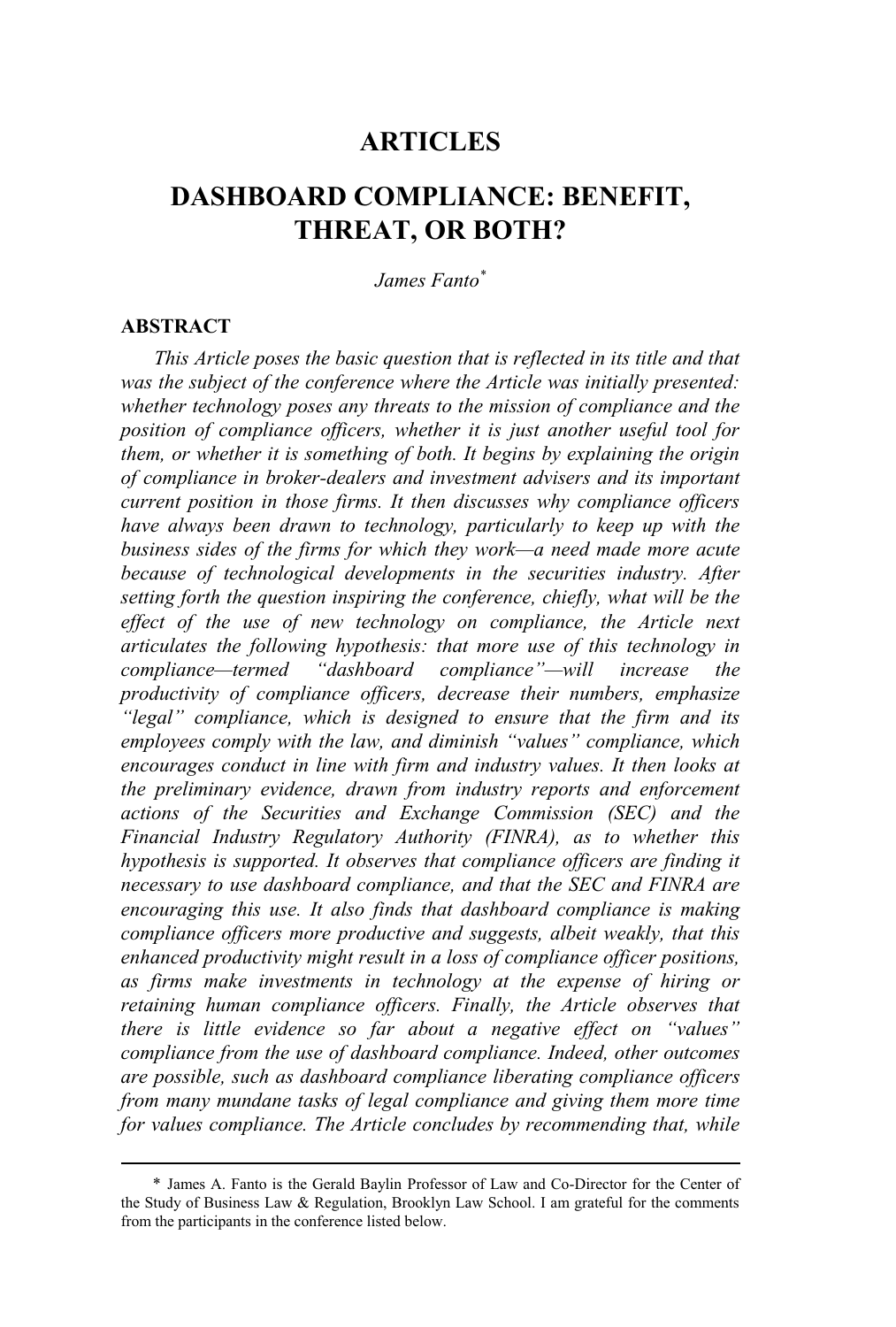*the final outcome for dashboard compliance is unclear, in coming years compliance practitioners should remain alert to its possible effects to ensure that they try to maintain all that is valuable about compliance.*

#### **INTRODUCTION**

This Article is intended to provide background to the other papers in this issue, which were presented at a conference on compliance and technology.<sup>1</sup> It thus highlights several reasons why a conference on the topic of compliance and technology is timely. Over the past years, compliance has become an important control function in financial firms,<sup>2</sup> even if it has been around, at least among broker-dealers, since the 1970s.<sup>3</sup> It has particularly gained importance since the financial crisis, which resulted in Congress and regulators imposing more onerous obligations on most financial firms.<sup>4</sup> Our Center for the Study of Business Law  $\&$ Regulation at Brooklyn Law School reflects the importance of compliance by having, as one of its missions, the study of developments in this field. This focus is partly due to the fact that many of our alumni have made careers in compliance and assumed important compliance positions in financial firms.<sup>5</sup>

While compliance has pursued an upward path, there has been an unrelated but continuous development in the growth of information technology, which, among other things, makes possible enhanced analysis

<sup>1</sup>. The conference was entitled "The Role of Technology in Compliance in Financial Services: An Indispensable Tool as well as a Threat?," held at Brooklyn Law School on March 4, 2016. I thank all those who provided me with comments on the presentation that was the basis for this article.

<sup>2</sup>. The financial firms that will be the focus of the discussion below are broker-dealers and investment advisers registered with the Securities and Exchange Commission (SEC). *See* Securities Exchange Act of 1934 (Exchange Act), Pub. L. No. 94-29, § 11, 89 Stat. 97 (1975) (codified as amended at 15 U.S.C. § 78*o* (2012)) (registration of broker-dealers); Exchange Act, Pub. L. No. 94-29, 89 Stat. 97 (1975) (codified as amended at 15 U.S.C. § 80b-3 (2012)).

<sup>3</sup>. For an early work on broker-dealer compliance, see generally SEC. & EXCH. COMM'N, GUIDE TO BROKER-DEALER COMPLIANCE, REPORT OF THE BROKER-DEALER MODEL COMPLIANCE PROGRAM ADVISORY COMMITTEE TO THE SECURITIES AND EXCHANGE COMMISSION (1974) [hereinafter GUIDE TO BROKER-DEALER COMPLIANCE] (report done by an industry group at the direction of the SEC).

<sup>4</sup>. The obligations have grown as a result of Dodd–Frank Wall Street Reform and Consumer Protection Act of 2010 (Dodd-Frank). *See* Dodd-Frank, Pub. L. No. 111-203, 124 Stat. 1376 (2010) (codified as amended in scattered sections of 7, 12, and 15 of U.S.C.) and the rulemaking associated with it.

<sup>5</sup>. This is demonstrated by the careers of the commenters to the papers presented at the conference, who, for the most part, are compliance practitioners and alumni of our school. They included alumni such as Jane Kanter, Chief Operating Officer of ARK Investment Manager, LLC; Rebecca Sheinberg, Principal, The Carlyle Group; Jonathan Gottlieb, Managing Director, Senior Counsel, RBS Securities; and H.J. Willcox, Managing Director & Chief Compliance Officer, AQR Capital Management.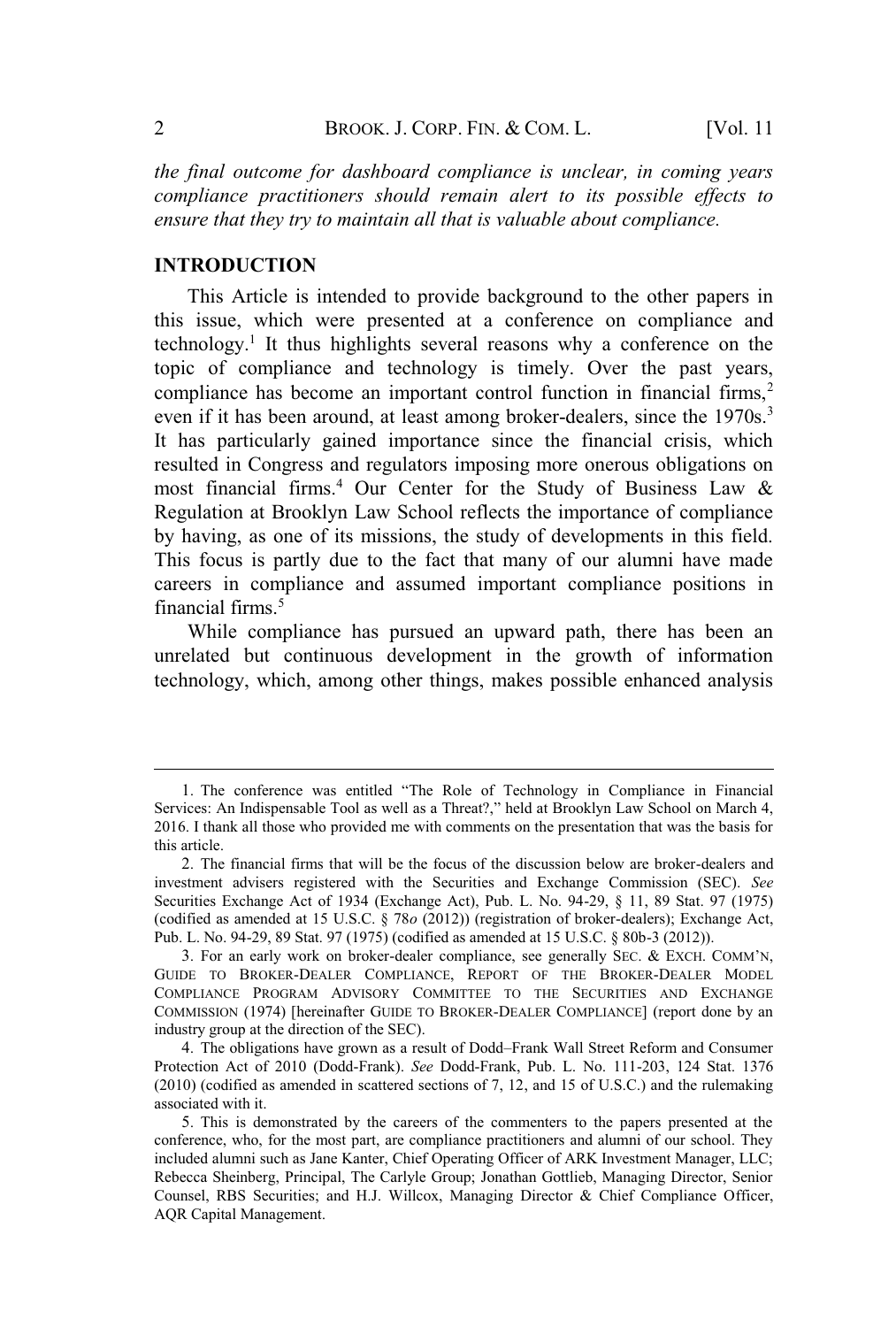of data (i.e., data analytics).<sup>6</sup> This development is influencing conduct in all kinds of domains and activities, from basic communications to job structure. Not surprisingly, information technology is affecting compliance and the nature of the compliance officer position in the private sector. From one perspective comes the classic story about technology: information technology is simply providing modern compliance officers with more tools, much in the way that previous technological advances, like the telephone, did for their predecessors.<sup>7</sup> Encouraged by their firms and by regulators, compliance officers are using the technology, which makes them more productive, efficient, and effective.

There are, however, less positive outcomes that could arise from compliance officers' use of new technology. One is a recurring concern about technology—while it increases the productivity of those engaged in a particular task, it may reduce, or eliminate the need for, the number of people doing some or all of that task. As discussed below,  $\delta$  this is a possible outcome arising from the intersection of compliance and technology today. There are other related potential outcomes as well. Technology may transform the position of compliance officers by putting them behind the computer screen, whence they receive an enormous amount of data about activities in their firms. This model, which may be valued by the firms for its cost savings and by regulators for its comprehensiveness, may reduce or eliminate the time that a compliance officer will have for other tasks, such as "walking the halls" to influence informally the conduct of others in firms. This new model of compliance made possible by technology—what I shall call here "dashboard compliance"<sup>9</sup>—carries the risk that a critical aspect of compliance may be devalued or neglected.

Given these possibly competing outcomes, it is timely to explore the relationship between compliance and technology, which was the goal of the conference that produced the Articles for this issue. In general, this exploration is not intended to spark resistance to technological advances, an approach of dubious success in any case. Rather, understanding the uses of technology and their effects will allow compliance practitioners and policymakers to propose strategies for those uses that maintain the goals of compliance, while also taking advantage of technology's benefits.

<sup>6</sup>*. See generally* SHERRY TURKLE, ALONE TOGETHER 151–70 (2011) (discussing how new technology changes human conduct). On the use of "big data" generally, see FED. TRADE COMM'N, BIG DATA: A TOOL FOR INCLUSION OR EXCLUSION? (2016).

<sup>7</sup>*. See infra* text accompanying notes 31–32.

<sup>8</sup>*. See infra* text accompanying notes 72–74.

<sup>9</sup>. I used this term in a blog, which was based upon the presentation that is the basis for this Article. *See* James Fanto, *Dashboard Compliance: What Will Be its Consequences?*, N.Y.U. PROGRAM ON CORP. COMPLIANCE & ENFORCEMENT: COMPLIANCE & ENFORCEMENT BLOG (June 15, 2016), https://wp.nyu.edu/compliance\_enforcement/2016/06/15/dashboard-compliancewhat-will-be-its-consequences.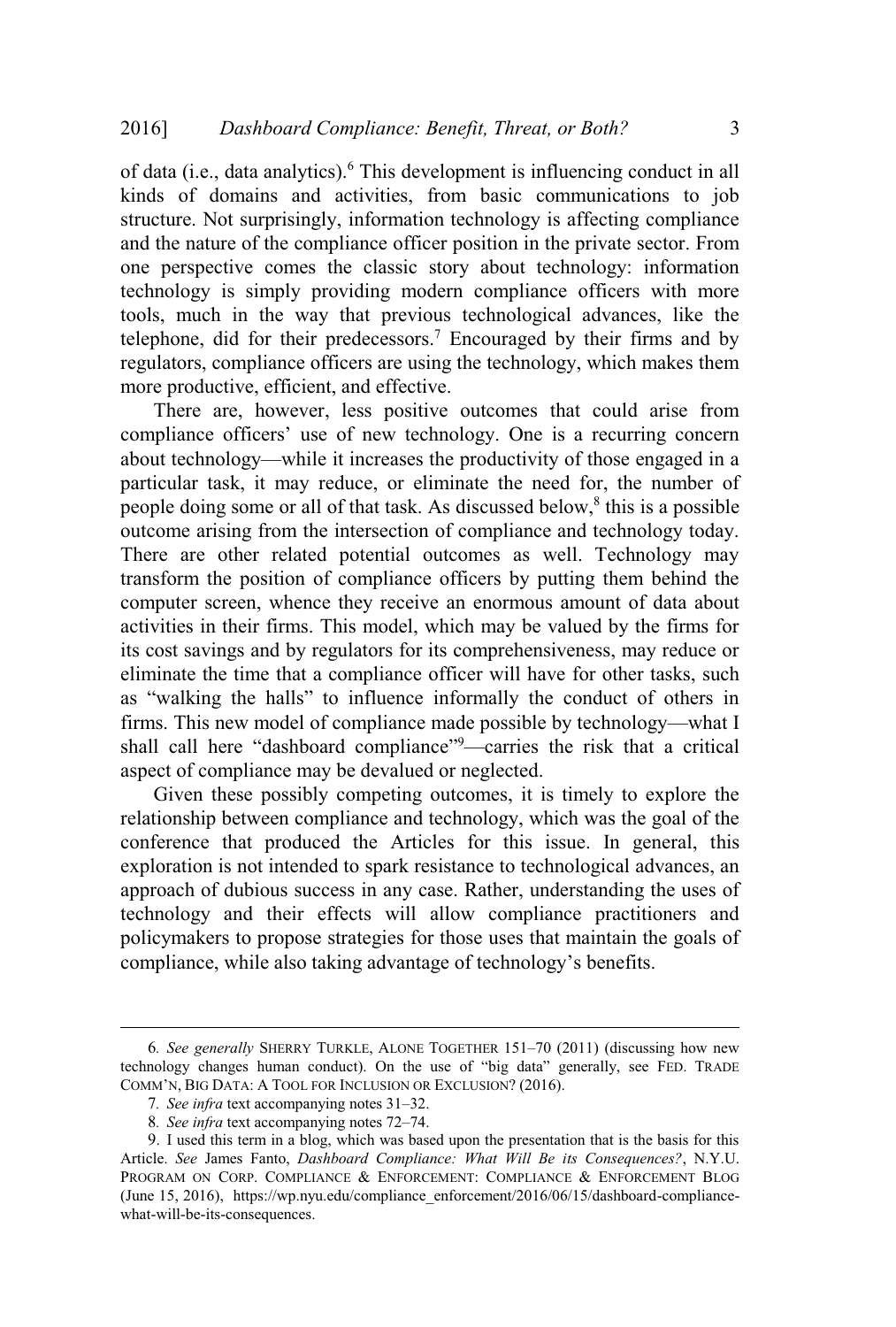This Article proceeds as follows. Part I first sets forth a basic description of compliance and several assumptions about its nature. Part I then discusses why compliance officers are interested in using technology today. Part II poses the basic question reflected in the title of this Article and in the subject of the conference: whether technology poses any threats to the mission of compliance and the position of compliance officers, or whether it is just another useful tool for the officers. After articulating this question and related inquiries, Part II presents the following hypothesis: technology enhances what shall be described below as "legal" compliance and may adversely affect another kind of compliance, known as "values" compliance. Part III looks at the preliminary evidence, drawn from industry reports and enforcement actions of the Securities and Exchange Commission (SEC) and the Financial Industry Regulatory Authority (FINRA), as to whether this hypothesis is supported. Part III also draws implications from the evidence and points to directions for further research. This Article concludes by observing that, while the final outcome for dashboard compliance is unclear, in coming years compliance practitioners should be alert to the ways in which it could reinforce certain tasks in legal compliance, and undercut those tasks characteristic of values compliance.

#### **I. COMPLIANCE AND THE ATTRACTION OF TECHNOLOGY**

#### **A. COMPLIANCE**

It is important to identify at the outset the reason for compliance in broker-dealers and investment advisers. To put it simply, firms have a legal obligation to ensure that their employees and agents comply with the law and regulation. This obligation arises from firms' statutory duty of supervision, a duty also imposed upon their supervisors.<sup>10</sup> That is, if securities law violations occur in these regulated firms, the firms, as well as the supervisors of the violators, may be charged by the SEC (and, for broker-dealers, by FINRA) for their failure to supervise so as to have prevented the violations. There are, however, statutory defenses to this liability available to the firm and its supervisors, which essentially establish what is reasonable supervision. To take advantage of these defenses, a firm must: set up supervisory procedures and a system to ensure that all employees and agents, and their transactions and other dealings, are supervised so as to prevent violations of the law, make sure that there is

<sup>10</sup>. For broker-dealers, this duty is in 15 U.S.C. § 78*o*(b)(4)(E) (2012). Exchange Act, Pub. L. No. 94-29, § 11, 89 Stat. 97 (1975) (codified as amended at 15 U.S.C. § 78*o*(b)(4)(E) (2012)). The supervisors in broker-dealers have this duty because of 15 U.S.C. § 78*o*(b)(6)(A)(i). 15 U.S.C. § 78*o*(b)(6)(A)(i). This subparagraph cross-references violations enumerated under section 15 U.S.C. § 78*o*(b)(4), including the supervisory liability of section 15 U.S.C. § 78*o*(b)(4)(E). 15 U.S.C. §§ 78 $o(b)(4)$ , 78 $o(b)(4)(E)$ . Investment advisers (and their associated persons) have this duty under 15 U.S.C. §§ 80b-3(e)(6) & (f). 15 U.S.C. §§ 80b-3(e)(6), 80b-3(f).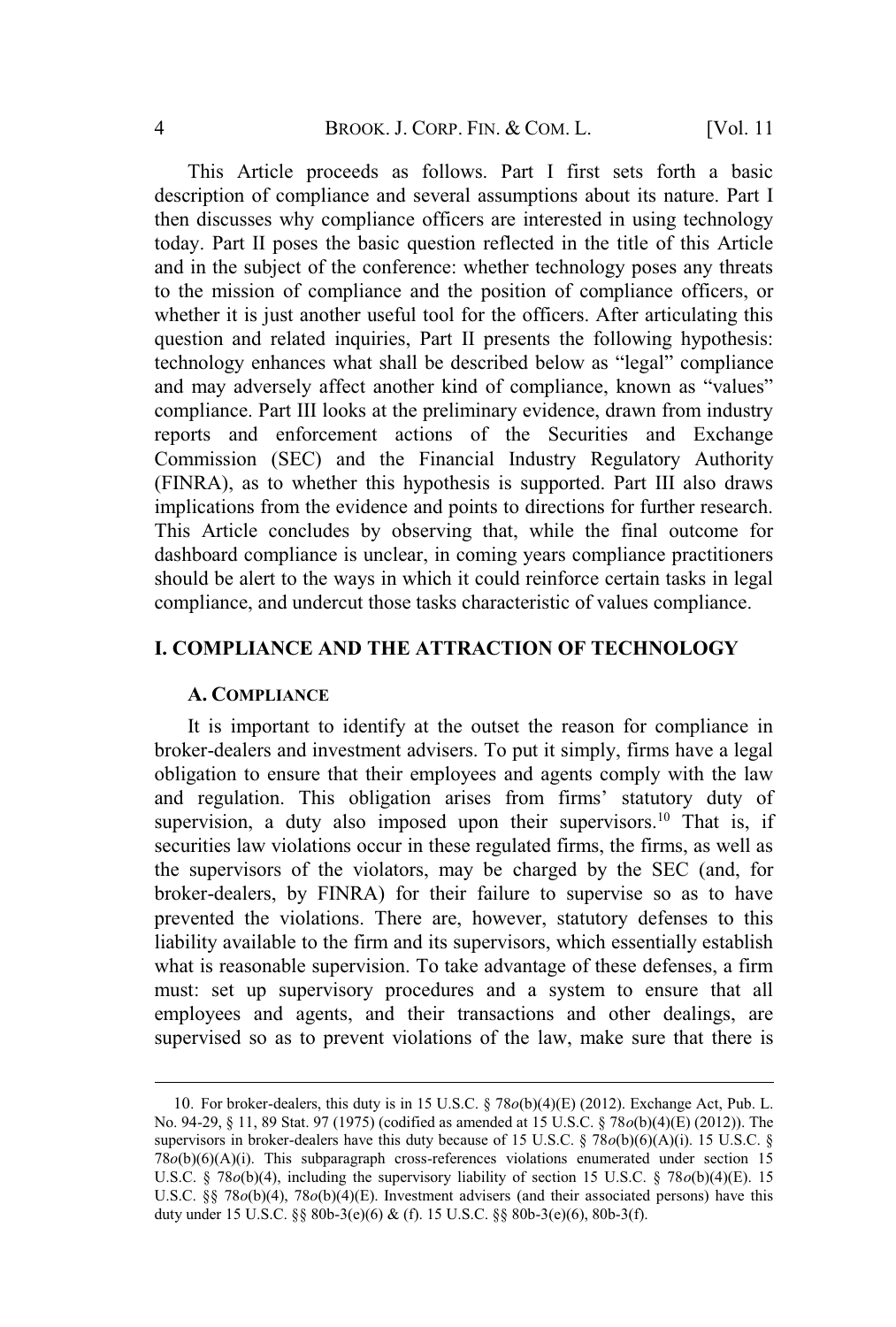adequate staffing and resources for the system in relation to the business of the firm, and then put the system into effect. Effectiveness of the system is often demonstrated by the fact that the firm identifies, and follows up on, indications of possible legal violations and punishes violators.<sup>11</sup>

The statutory defense is available only if employees in the firm know their legal obligations and the necessary conduct to satisfy them, and the firm's supervisors enforce this conduct. This is where the compliance function and compliance officers come in. Compliance officers keep track of all the legal, regulatory, and other obligations imposed upon a firm and its employees, and they design policies and procedures that guide employees in how to comply with the obligations.<sup>12</sup> They also train the employees in these policies and procedures. Moreover, given that firm supervisors are focused on the business of the firm and that compliance officers are specialists in policies and procedures, the latter generally have the additional task of monitoring the employees' conduct for compliance with the policies and procedures and investigating actual or potential violations of the law or regulation.<sup>13</sup>

This Article is not the place to review the history of compliance in broker-dealers and investment advisers.<sup>14</sup> Suffice it to say that the compliance function and compliance officers have existed in broker-dealers since at least the 1970s, shortly after the supervisory duty, discussed above, was imposed on these firms.<sup>15</sup> Compliance received a significant impetus in 2004, when the then National Association of Securities Dealers (NASD, which is now FINRA) imposed an obligation on broker-dealers to have a chief compliance officer (CCO) and when the SEC did the same for

<sup>11</sup>. For broker-dealers, the defenses are in 15 U.S.C. § 78*o*(b)(4)(E)(i)–(ii), whereas for investment advisers they are in 15 U.S.C. §§ 80b-3(e)(6)(A) & (B). *See* 15 U.S.C. §§ 78*o*(b)(4)(E)(i)–(ii), 80b-3(e)(6)(A)–(B). For a discussion of the origin of this statutory duty of supervision in broker-dealers, see James Fanto, *The Vanishing Supervisor*, 41 J. CORP. L. 117, 128–44 (2015) (providing the statutory framework and the legislative and industry history for it).

<sup>12</sup>*. See* SEC. INDUS. ASS'N, COMPLIANCE & LEGAL DIVISION, WHITE PAPER ON THE ROLE OF COMPLIANCE 4 (2005). "Policies" are general statements of the goals of the conduct or the basic obligations involved in an area; "procedures" are detailed guidance as to how to meet the policies. *See generally* GEOFFREY PARSONS MILLER, THE LAW OF GOVERNANCE, RISK MANAGEMENT, AND COMPLIANCE 171–74 (2014) (discussing compliance policies and referring to procedures as part of the compliance program); INT'<sup>L</sup> ORG. FOR STANDARDIZATION, COMPLIANCE MANAGEMENT SYSTEMS—GUIDELINES, ISO 19600 20 (2014) ("Procedures should be established, documented, implemented and maintained to support the compliance policy and translate the compliance obligations into practice.").

<sup>13</sup>. For a full discussion of the activities of compliance officers in broker-dealers, see James A. Fanto, *Surveillant and Counselor: A Reorientation in Compliance for Broker-Dealers*, 2014 BYU L. REV. 1121, 1143–48 (2014) (describing the basic tasks of compliance officers).

<sup>14</sup>. This history is discussed in more detail in Fanto, *supra* note 14, at 1130–43 (for brokerdealers). On the history of compliance in advisers, see JAMES A. FANTO, MUTUAL FUND COMPLIANCE: KEY DEVELOPMENTS AND THEIR IMPLICATIONS, RESEARCH HANDBOOK ON MUTUAL FUNDS (John D. Morely & William A. Birdthistle, eds., forthcoming 2016).

<sup>15</sup>*. See, e.g.*, GUIDE TO BROKER-DEALER COMPLIANCE, *supra* note 4.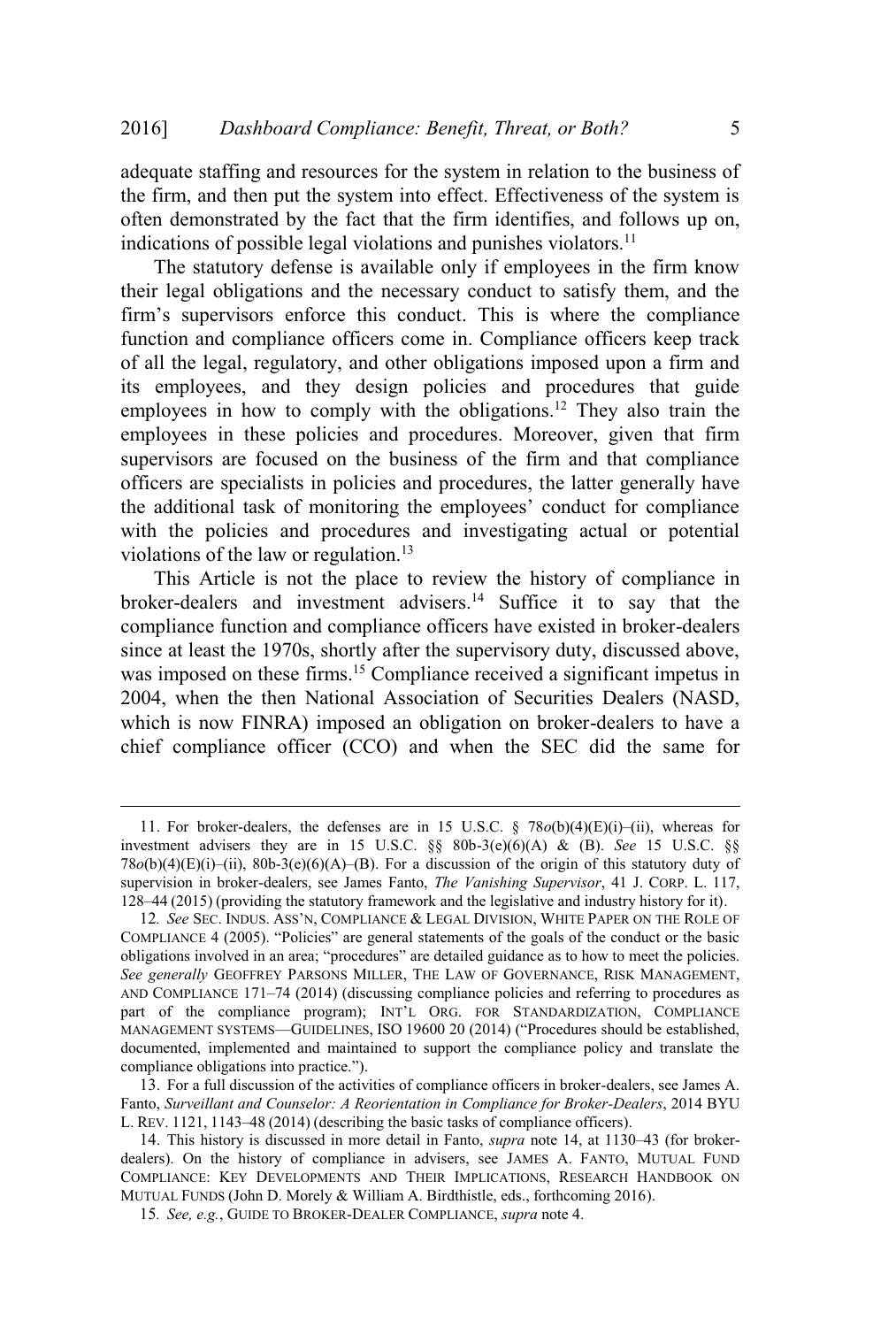registered investment advisers and investment companies.<sup>16</sup> In particular, both the NASD and the SEC emphasized in their regulations how critical the CCO and the compliance function were for ensuring that firms and their employees complied with their legal obligations. These regulations also raised the profile of compliance in the firms by, among other things, requiring that the CCO prepare a report and meet with the chief executive and the board on compliance matters.<sup>17</sup>

In the years following 2004, compliance in broker-dealers and investment advisers has become significant, particularly as an increasing number of legal obligations have been imposed upon firms and their personnel, especially after the financial crisis of 2007–2008. As specialists in what I call "legal" compliance, which is designed to ensure that the firm and its employees comply with the law, $18$  compliance officers have seen their status in firms rise. The SEC and FINRA have emphasized the critical importance of this function and have established regular interactions with compliance officers, whom the agencies regard as their collaborators within firms.<sup>19</sup> Compliance officers have become conscious of the special nature of their position, seeking recognition that compliance is in fact an important and value-providing profession.<sup>20</sup>

There is another origin of compliance, which in effect points to a kind of compliance that complements or accompanies legal compliance. This is a values or ethics-based approach—call it "values" compliance—that encourages conduct in line with firm and industry values.<sup>21</sup> As for origins, one could point to the longstanding values-based admonition in the brokerage industry that business should be conducted in accordance with "high standards of commercial honor and just and equitable principles of trade."<sup>22</sup> Another source is the Federal Sentencing Guidelines, which

<sup>16</sup>. For the rule requiring a CCO in broker-dealers, see Nat'l Ass'n of Sec. Dealers, *Annual Compliance Certification and Designation of Chief Compliance Officer, Notice to Members 04- 79*, FIN. INDUSTRY REG. AUTHORITY (Nov. 2004), http://www.finra.org/sites/default/files/ NoticeDocument/p011955.pdf. For the imposition of the CCO requirement in investment advisers and investment companies, see Compliance Programs of Investment Companies and Investment Advisers, Advisers Act Release No. 2204, 68 Fed. Reg. 74,714 (Dec. 24, 2003) (codified at 17 C.F.R. pts. 270, 275 and 279 (2016)). For a general discussion of the origins of these compliance rules, see John H. Walsh, *Institution-Based Financial Regulation: A Third Paradigm,* 49 HARV. INT'<sup>L</sup> L.J. 381, 389–99 (2008). John Walsh was a commenter at the conference and is an expert on the history of compliance.

<sup>17</sup>*. See* FINRA RULE 3130(c) (for broker-dealers); 17 C.F.R. § 270.38a-1(a)(4) (2016) (for investment companies). This meeting is not made explicit in the investment adviser rule. *See* 17 C.F.R. § 275.206(4)-7.

<sup>18</sup>*. See supra* text accompanying notes 13–14.

<sup>19</sup>*. See* Fanto, *supra* note 14, at 1146 (discussing this interaction).

<sup>20</sup>*. See id.* at 1142–43. On the professional mission of compliance officers, see generally JOHN H. WALSH, COMPLIANCE AS A PROFESSION, MODERN COMPLIANCE: BEST PRACTICES IN SECURITIES AND FINANCE (John H. Walsh & David H. Lui, eds., 2015).

<sup>21</sup>*. See* Fanto, *supra* note 14, at 1160–67 (discussing the internal approach to compliance).

<sup>22</sup>. For its current version, see FINRA RULE 2010.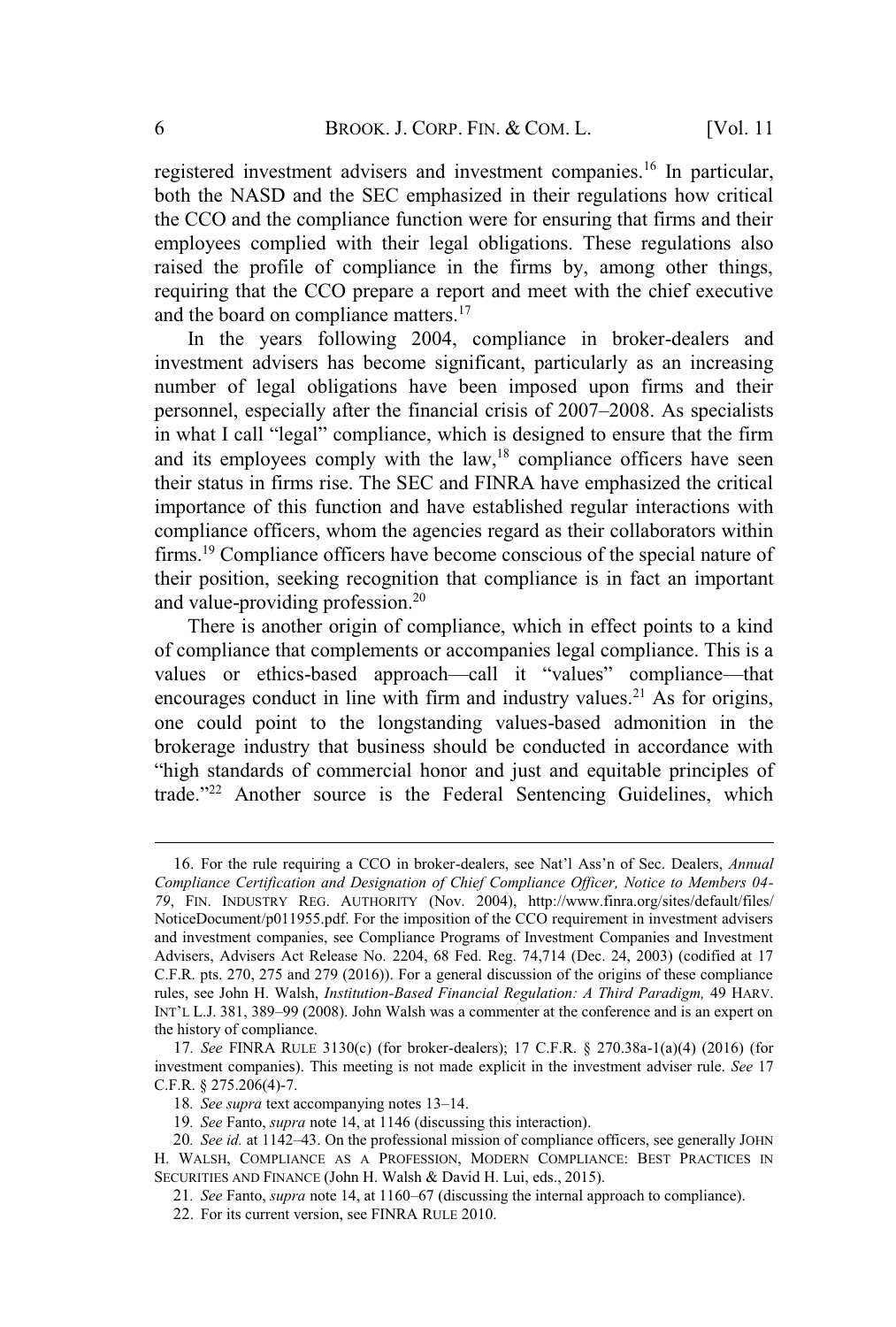encourage organizations to have compliance programs that promote both legal *and* ethical conduct by their employees and agents.<sup>23</sup> In the securities industry, the SEC and FINRA often speak of the importance of the "culture of compliance" in a firm and the need for compliance officers to promote  $it^{24}$ 

Under the values compliance approach, employees would learn proper ways to think and to conduct themselves in accordance with the values or culture of the firm.<sup>25</sup> The values are taught to employees by compliance instruction, just as this instruction teaches them about their legal obligations. However, employees also learn about values compliance through example, as they watch how others make decisions and conduct themselves in the firm. Just as compliance officers are specialists in legal obligations, they understand the firm's values and help draft and maintain its code of conduct or ethics. Indeed, surveys of compliance officers highlight their belief that the promotion of values is *the* main task of compliance, even above maintaining compliance with laws and regulations.<sup>26</sup> Accordingly, compliance officers might contribute to values compliance when they provide examples of proper decision making and conduct, generally by offering advice to and counseling those in the firm. From the values compliance perspective, it is important to have compliance officers "on the ground" in a firm, available and involved in most decisions and transactions, if only to remind decision makers about the values that should guide their decisions.<sup>27</sup>

<sup>23</sup>*. See* FEDERAL SENTENCING GUIDELINES § 8B2.1 (FEDERAL SENTENCING COMM'<sup>N</sup> 2004) (describing criteria for an "effective compliance and ethics program"). On the Sentencing Guidelines and their influence on compliance, see Sean J. Griffith, *Corporate Governance in an Era of Compliance*, 57 WM. & MARY L. REV. 2075, 2084 (2016). Professor Griffith was a speaker at the conference and is a contributor to this issue.

<sup>24</sup>*. See, e.g.*, Andrew J. Donohue, Chief of Staff, Sec. & Exch. Comm'n, New Directions in Corporate Compliance: Keynote Luncheon Speech, Rutgers Law School Center for Corporate Law and Governance (May 20, 2016). Speaking of compliance, Donohue notes:

I can't stress enough the critical role a firm's culture has on its corporate compliance program and its effectiveness. A culture of always doing the right thing, not tolerating bad practices or bad actors is essential. The culture should encourage people to ask questions and to discuss openly what is the proper response to a particular issue and how conflicts should be resolved. It should hold the higher up members of the firm to at least the same standard of conduct as those below them. I have always thought that the higher up you were in an organization, the less tolerant the firm should be of your noncompliance. If that is the culture of the firm that sends a powerful message within an organization.

*Id.*

<sup>25</sup>. For more discussion on values or internal compliance, see Fanto*, supra* note 14, at 1160– 70.

<sup>26</sup>*. See* INGRID FREDEEN, NAVEX GLOB., 2015 ETHICS AND COMPLIANCE TRAINING BENCHMARK REPORT 7 (2015).

<sup>27</sup>. For a seminal article on values compliance, see generally Gary R. Weaver & Linda Klebe Trevino, *Compliance and Values Oriented Ethics Programs: Influences on Employees' Attitudes and Behavior,* 9 BUS. ETHICS Q. 315 (1999).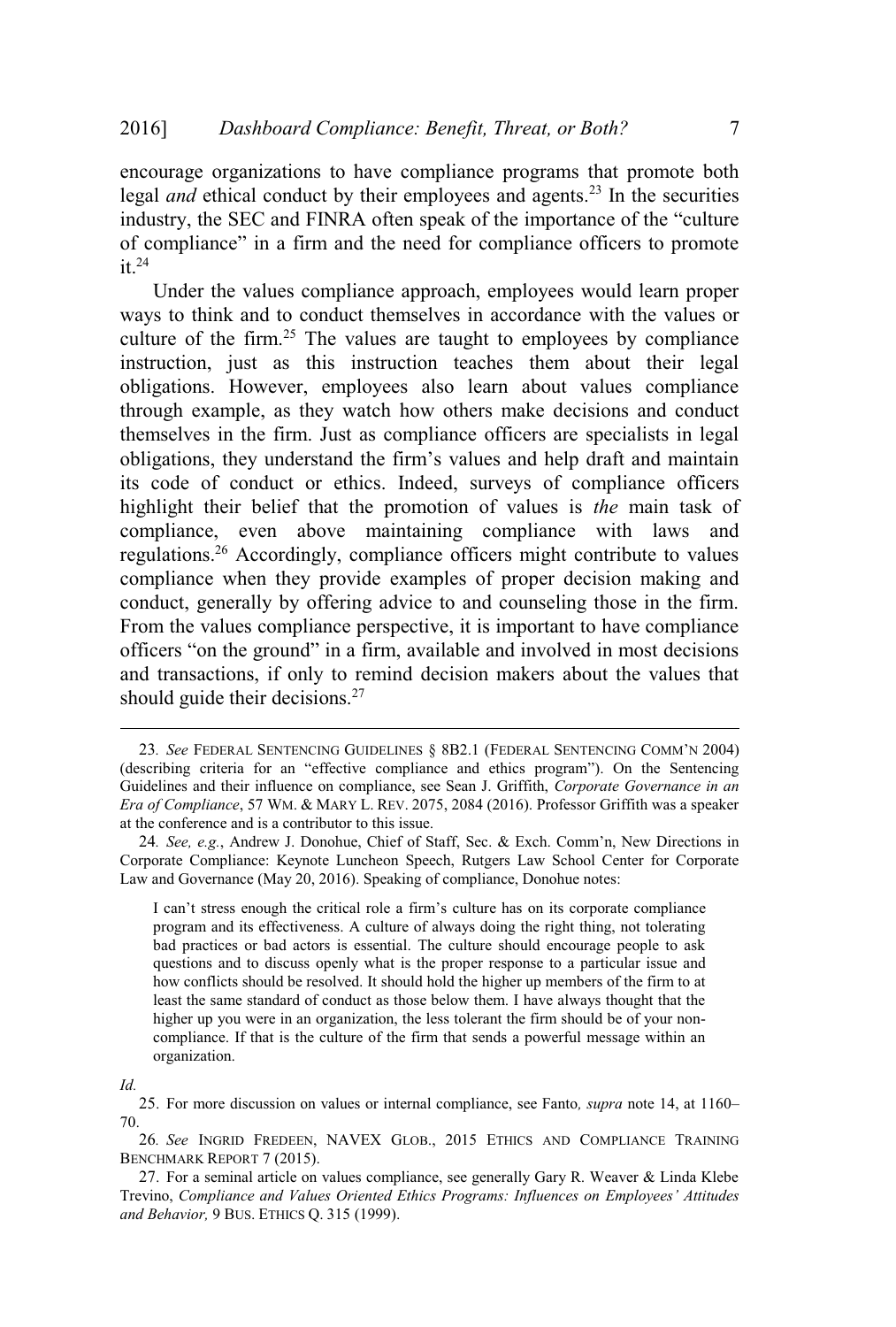Legal and values compliance are not meant to be exclusive compliance approaches; rather, they are complementary in a firm's efforts to achieve effective compliance. Certainly, employees have to know their legal obligations and be monitored as to their compliance with them, which is the domain of legal compliance. Yet there must also be values and an organizational culture that animate an employee's legal compliance and encourage him or her to go beyond compliance with just the letter of the law. For example, if a firm's culture is to encourage putting the customer first, employees may be urged to act in the customer's best interest and to forego a profit opportunity, even when it is legally permissible to take it.<sup>28</sup> Compliance officers actively participate in both legal and values compliance, which is why the head of compliance is often referred to as a chief ethics and compliance officer (CECO).<sup>29</sup>

#### **B. THE ATTRACTION OF COMPLIANCE OFFICERS TO TECHNOLOGY**

From the early days of compliance, compliance officers in brokerdealers used technology to perform their tasks. A 1974 compliance handbook suggested that a compliance officer take advantage of data processing as it existed then.<sup>30</sup> This attraction to technology is not surprising, because the financial activities that compliance officers regulate internally have themselves been significantly transformed by technology. Indeed, several participants in our conference—and contributors to this issue—have addressed the role of technology in finance in their work.<sup>31</sup>

For example, finance professionals have embraced technology that enables them to take instantaneous advantage of information in their trading activities. Technology speeds up transactions and makes possible new trading strategies, such as high frequency trading. It also allows for the development of algorithms to "mine" data so as to produce profitable trading strategies.<sup>32</sup> Because compliance officers must assist in the oversight of these trading activities, they have both to understand the trading activities well enough to explain how they must be done in compliance with the law and regulation, and they must use similar

<sup>28</sup>*. See* Donohue, *supra* note 25 ("It is also telling in a firm when questions are being asked, conflicts being resolved or decisions being made, is the discussion solely about whether we can do this or is it also about whether we should do this? Is it the right decision or course of action for the firm and its clients? I always appreciated how extremely difficult it would be to have responsibility for the corporate compliance function within a firm that did not have a good culture.").

<sup>29</sup>*. See* ETHICS & COMPLIANCE INITIATIVE, PRINCIPLES AND PRACTICES OF HIGH-QUALITY ETHICS & COMPLIANCE PROGRAMS: REPORT OF ECI'<sup>S</sup> BLUE RIBBON PANEL 17 n.17 (2016) (using the term "chief ethics and compliance officer").

<sup>30</sup>*. See* GUIDE TO BROKER-DEALER COMPLIANCE, *supra* note 4, at 267–72 (describing the uses of electronic data processing for tasks by the "Compliance Official").

<sup>31</sup>*. See, e.g.*, Tom W. Lin, *The New Investor,* 60 UCLA L. REV. 678 (2013) (discussing the new kinds of investor made possible by advances in technology).

<sup>32</sup>*. See id.* at 687–93 (surveying the use of technology in finance).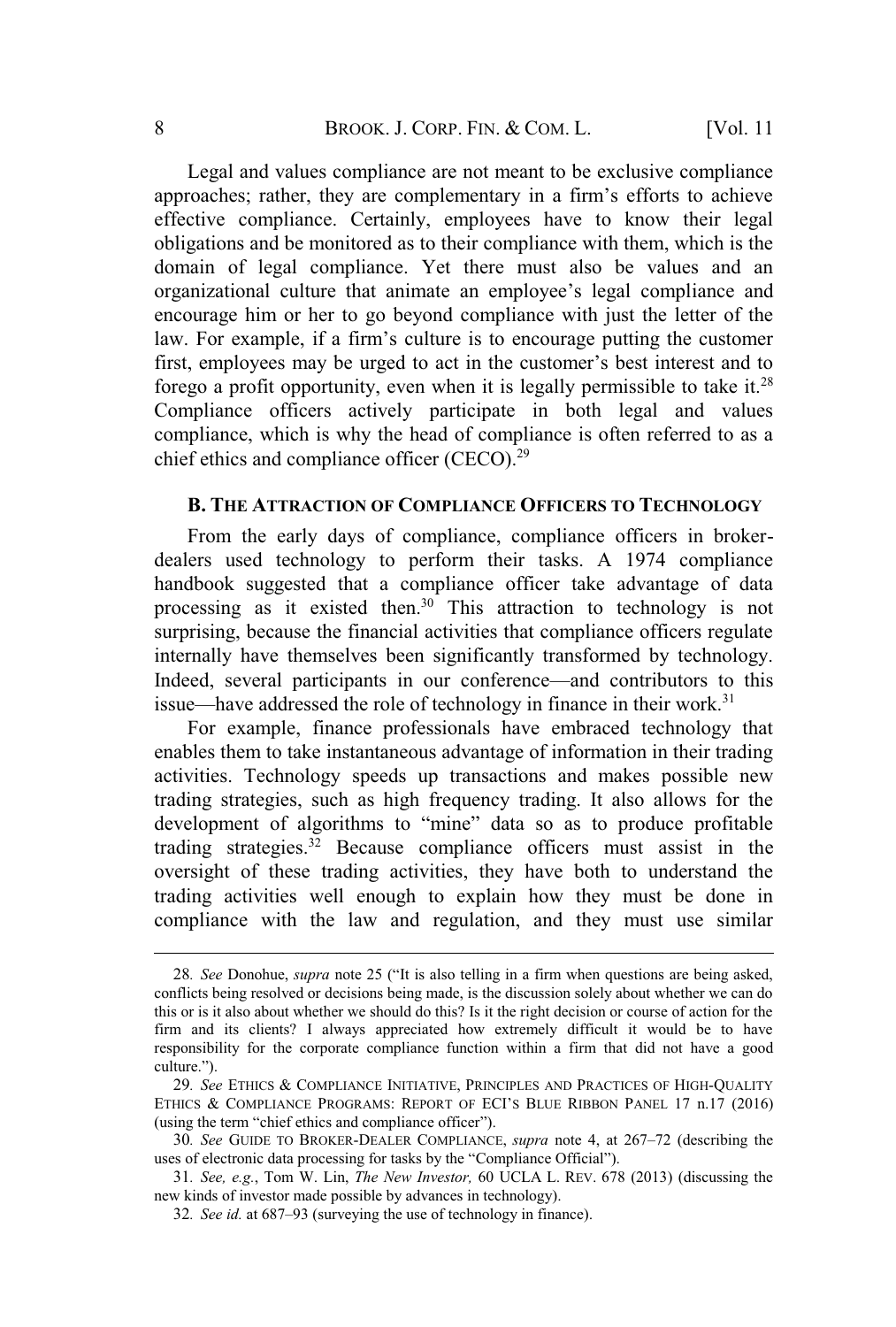technology to keep up with analyzing the activities for compliance purposes. How can a compliance officer monitor trading that occurs in milliseconds unless he or she has a technological tool that can follow this trading, identify problems occurring within it, and even stop it if it violates certain restrictions?

Moreover, technology could simplify major compliance tasks, as discussed below. Technology can help compliance officers review email and other electronic communications, by using certain keywords or terms, to identify and flag those communications that are suspicious.<sup>33</sup> Training employees in their legal obligations can be done through web-based courses.<sup>34</sup> A compliance officer can do web-based searches to check the background of potential employees and review the conduct and activities of existing employees.<sup>35</sup> Even traditional "face-to-face" compliance activities, such as providing compliance advice and inspecting offices, can be effected through new technological tools.<sup>36</sup> It would thus be surprising if compliance officers did not want to use technology in their compliance work.

#### **II. QUESTION AND HYPOTHESIS**

This Part presents the question raised by compliance officers' use of technology, which was the background question of the Brooklyn Law School conference: do current uses of technology in compliance pose any problems or threats to the position of compliance officers in broker-dealers or investment advisers? This question in turn leads to subsidiary questions, which point to different practical outcomes. Will the use of technology, like that of so many past technological advances, simply benefit compliance officers, generally because technology increases their productivity in their compliance tasks? This increase in productivity could have negative consequences by reducing the need for compliance officers, as individual officers become more productive, and thus by justifying firms' eliminating compliance positions. Aside from this possible decline in the number of compliance officers, will there be any other negative consequences to

<sup>33</sup>. Broker-dealers have a supervisory obligation to conduct this review of communications. *See* FINRA RULE 3110(b)(4).

<sup>34</sup>*. See* SEC. INDUS. & FIN. MKTS. ASS'N, WHITE PAPER: THE EVOLVING ROLE OF COMPLIANCE 22 (2013) (discussing training responsibilities of compliance officers, including the use of electronic training tools).

<sup>35</sup>*. See* FINRA RULE 3110(e) (imposing a requirement on firms to investigate those who work for them). Compliance officers must be concerned about the outside activities of firm personnel because there is a risk that these activities may implicate the firm, such as where a broker or adviser uses his or her position with the firm to gain clients for an outside business activity. Moreover, if the outside activity involves securities, the firm should be involved in supervising it. *See, e.g.*, FINRA RULE 3280 (on private securities transactions of persons associated with the member firm).

<sup>36</sup>*. See* FINRA RULE 3110(c) (on internal inspections in the firm). Firms are also required to have an annual meeting with each broker and supervisor on compliance matters. *See* FINRA RULE 3110(a)(7). This can be done electronically. *See* FINRA RULE 3110.04 Supplementary Material.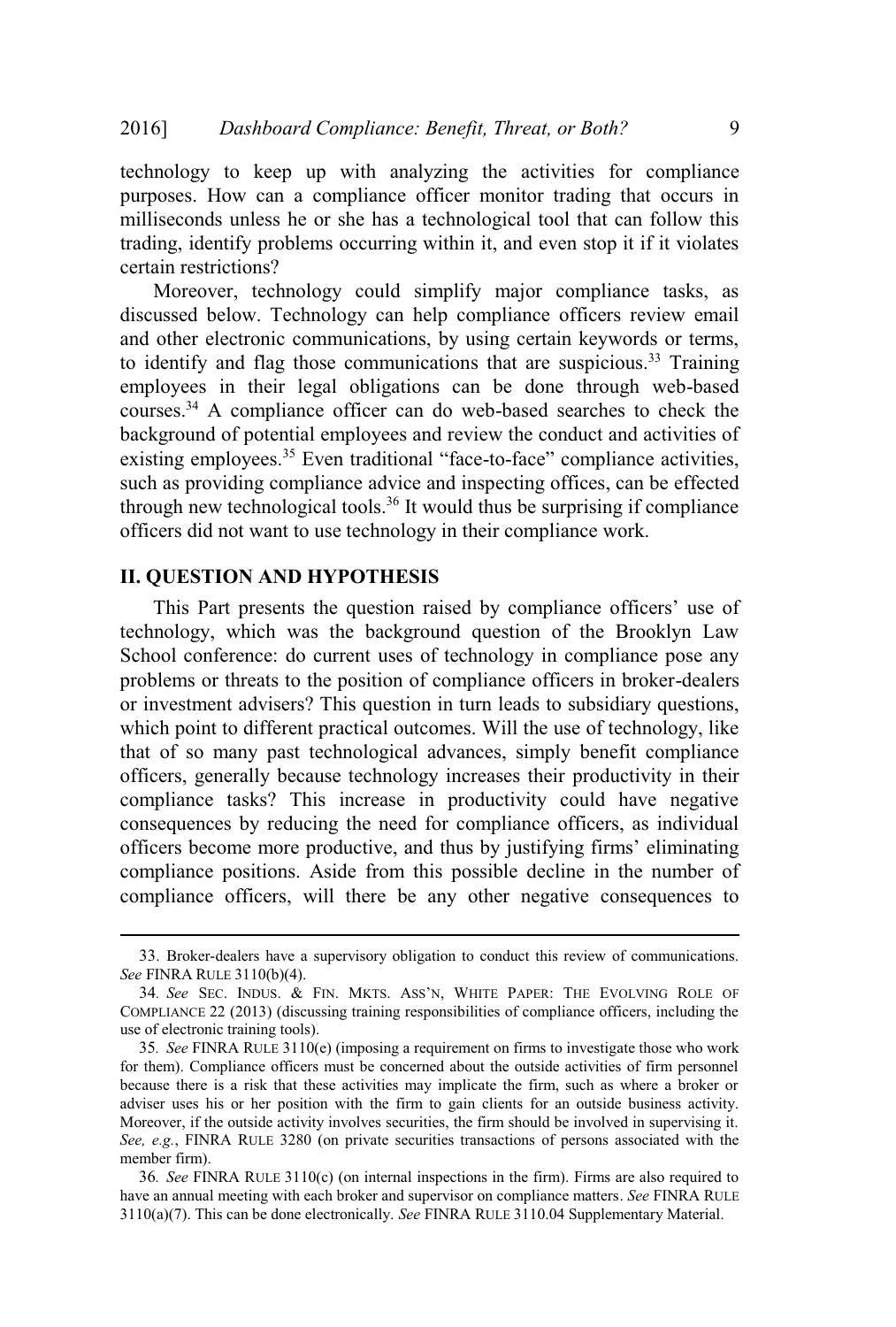compliance from the use of technology? In particular, will the use undermine in any way values compliance, which, as noted above, is accomplished by a compliance officer who is "on the ground" providing advice and counseling, while also serving as an example of proper decision making and conduct?

This Article offers the following preliminary hypothesis about the effects of the use of technology on compliance: technology will enhance the productivity of compliance officers, particularly, but not exclusively, as to legal compliance. This productivity, which results from the efficiency of compliance officers engaged in dashboard compliance, will also arrest the growth in, and possibly decrease, the number of compliance officers, because firms will decide that an investment in technology for compliance officers should produce a cost savings on the personnel side. Both these results, i.e., the enhanced productivity and the decreased number of compliance officers, will mean that fewer officers will be "on the ground, walking the halls"<sup>37</sup> to provide advice and to counsel firm employees. Moreover, under this hypothesis, the remaining compliance officers will be busy with their compliance dashboards, which basically focus on legal compliance. This focus, as well as the potential loss of compliance officers, will adversely affect values compliance. Finally, any enhancement to values compliance resulting from the use of technology cannot compensate for the losses it suffers.

The goal of Part III is informally to test the above hypothesis by looking at initial—admittedly limited—data, in the form of compliance industry reviews and representative compliance cases.<sup>38</sup> First, it is useful to look in more detail at how compliance officers are currently using new technologies, because this use is the basis for the transformation in the complianceofficer role. Second, it is necessary to inquire whether there is any evidence that compliance officers are becoming more productive as a result of this dashboard compliance and to ask what the effects have been on compliance generally. Third and finally, it is important to look for any available data on the answer to the most important question: whether, if technology has increased the productivity of compliance officers, it has had any disproportionately adverse effects on values compliance specifically.

#### **III. THE EVIDENCE**

#### **A. MORE ABOUT COMPLIANCE'<sup>S</sup> USE OF TECHNOLOGY**

The first factual inquiry looks for evidence of whether compliance officers are using technology to accomplish compliance tasks and which

<sup>37</sup>*. See* Donohue, *supra* note 25 (advising compliance officers to "'walk the floor;' [i]t has been surprising to me how important it is to get out among the people doing the work").

<sup>38</sup>. A comprehensive evaluation of the evidence would demand a much larger study and article.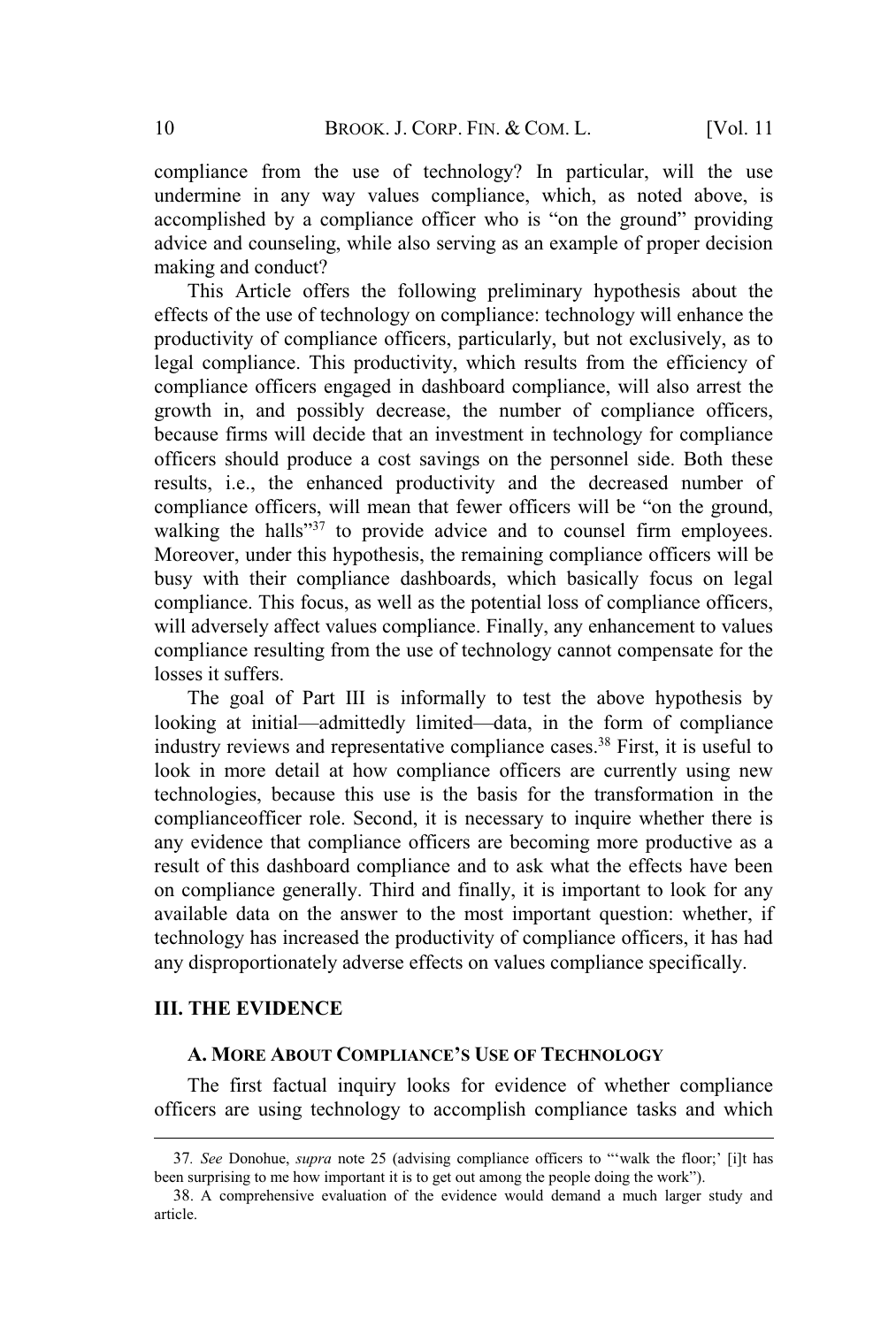tasks are facilitated by dashboard compliance. Data in response to this inquiry is easy to find and comes from numerous sources. Practice-oriented literature on compliance underscores that compliance officers are increasingly turning to dashboards to assist them in their compliance tasks.<sup>39</sup> Indeed, an attendee at a typical compliance officer convention, such as the annual meeting of the National Association of Compliance Professionals,<sup>40</sup> must walk through a gauntlet of technology providers, who offer trinkets to entice compliance officers to stop by their booth in order to watch the provider demonstrate the latest technological product.<sup>41</sup>

General surveys of and reports on compliance in financial services reflect increased investment by firms in technological tools that help compliance officers accomplish compliance tasks, particularly monitoring employees for compliance with their legal obligations.<sup>42</sup> One of the conclusions reached by these reports is that compliance officers must use technology, because otherwise they cannot adequately perform certain tasks, such as reviewing electronic communications made by employees or ensuring that data privacy is being maintained.<sup>43</sup> The reports conclude that, if anything, compliance officers are not using technology as efficiently as they could. The tool of data management,<sup>44</sup> and especially data analytics, where large amounts of firm data are automatically reviewed to identify trends and problems, particularly highlights this conclusion.<sup>45</sup> In fact, the

<sup>39</sup>*. See, e.g.*, Shannan Layette et al., *Best Practices for Selecting Governance Risk and Compliance Software, in* PRACTICAL COMPLIANCE & RISK MANAGEMENT FOR THE SECURITIES INDUSTRY 19 (2014) (discussing how to select this software).

<sup>40</sup>*. See generally Registration: National Society of Compliance Professionals*, NAT'<sup>L</sup> SOC'<sup>Y</sup> OF COMPLIANCE PROF'<sup>L</sup> NAT'<sup>L</sup> CONFERENCE, http://nscpconferences.org/national/ (last visited Sept. 7, 2016).

<sup>41</sup>. I can attest to this experience myself because I attended the convention in 2014 and walked through such a gauntlet.

<sup>42</sup>. A PricewaterhouseCoopers (PwC) report focusing on banking and capital markets (presumably broker-dealers) emphasizes the growing use of governance, risk management, and compliance technology by firms in this industry. *See* PRICEWATERHOUSE COOPERS, STATE OF COMPLIANCE 2015: MOVING BEYOND THE BASELINE BANKING AND CAPITAL MARKETS INDUSTRY BRIEF 10–11 (2015) (explaining the purpose of this use being to increase efficiencies in certain activities, such as monitoring). A PwC report dealing with asset managers (that is, investment advisers) emphasizes that their budgets for compliance technology have increased. *See also* PRICEWATERHOUSE COOPERS, STATE OF COMPLIANCE 2015: MOVING BEYOND THE BASELINE ASSET MANAGEMENT INDUSTRY BRIEF 5 (2015).

<sup>43</sup>*. See, e.g.*, SMARSH, 2015 ELECTRONIC COMMUNICATIONS COMPLIANCE SURVEY REPORT 6–7 (2015).

<sup>44</sup>*. See* Jason Buffington, Dan Conde & Monya Keane, *Information Governance Considerations in the Financial Services Sector*, ENTERPRISE STRATEGY GROUP (June 2015), http://itbusinessbook.com/admin/admin/books/information-governance-considerations—in-thefinancial-services-sector.pdf (discussing the use of data management for recordkeeping requirements and for regulatory inquiries).

<sup>45</sup>*. See, e.g.*, John Verver, *The Big Data Opportunity for Audit, Risk Management, and Compliance, in* THE EVOLVING ERA OF BIG DATA 6 (2015) (discussing how compliance officers must use data analytics to identify compliance failures). *See also* Bradley Hope, *Spy Software Gets a Second Life on Wall Street*, WALL ST. J. (Aug. 2, 2015), http://www.wsj.com/articles/spy-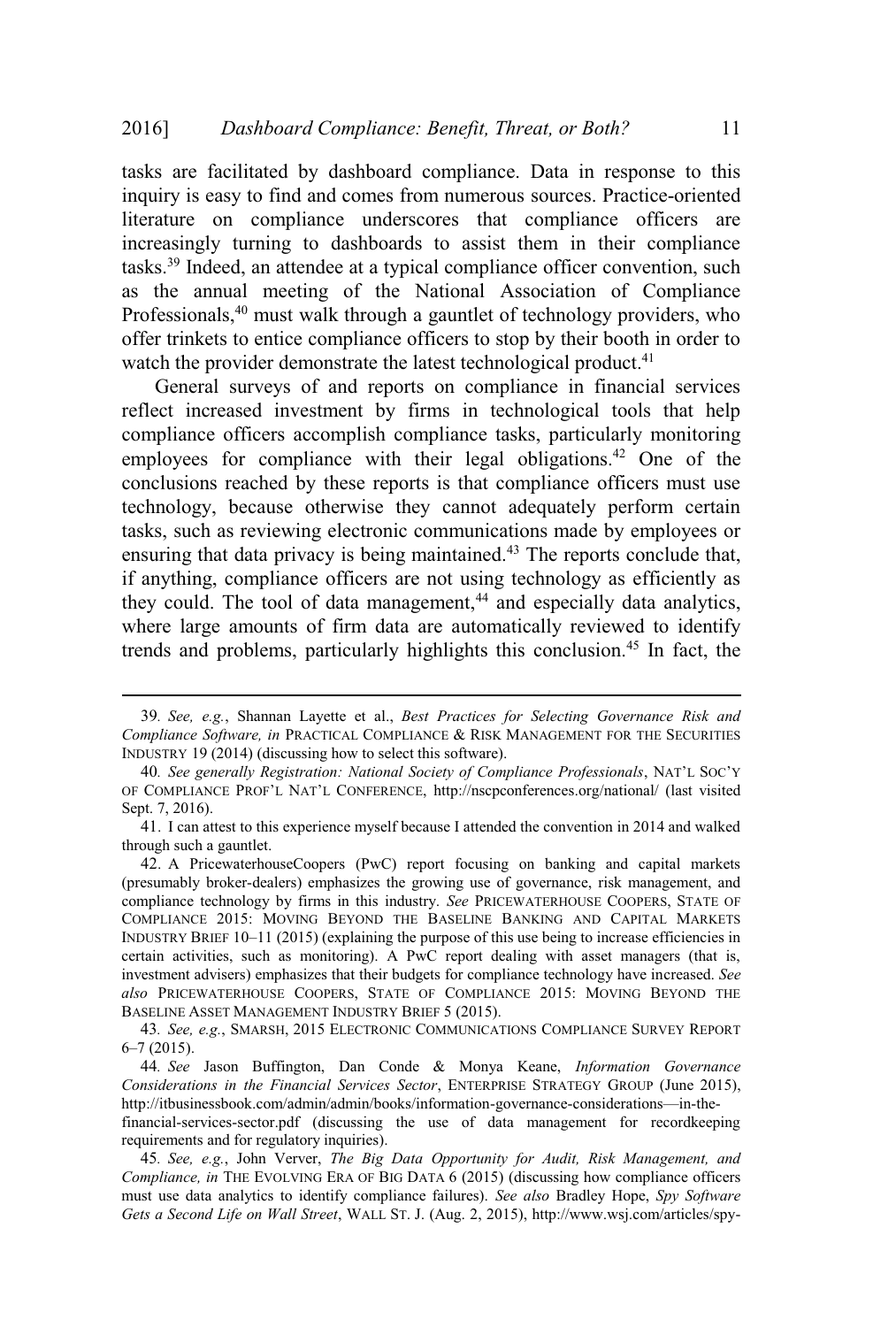reports recommend that compliance departments should hire more staff with technological backgrounds, given the growing importance of technology utilization by compliance officers.<sup>46</sup> It is interesting to note that surveys of compliance officers also show that they are not always satisfied with the technology that is available to them, because it does not always provide or analyze the appropriate data or do exactly the tasks that the compliance officer needs completed.<sup>47</sup>

As noted above,<sup>48</sup> compliance officers often use technology to keep up with the financial services industry, which itself uses sophisticated technology. A paradigmatic statement of this rationale appears in a recent SEC settlement of an administrative action involving Citigroup Global Markets, a registered broker-dealer.<sup>49</sup> In this case, Citigroup ran into several legal problems with the oversight of its proprietary trading desks.<sup>50</sup> Citigroup failed to monitor compliance by these desks with its "watch list" (i.e., a list of securities where the firm could not take a trading position because it possessed inside or confidential information that improperly gave it a trading advantage over others in the market), and its exception reports<sup>51</sup> did not capture principal trades done at these desks with advisory accounts.<sup>52</sup> Citigroup had automated systems to monitor the trading at the proprietary desks, but the systems were not functioning properly. In setting forth Citigroup's deficiencies, the SEC made the following general

software-gets-a-second-life-on-wall-street-1438541720 (describing use of software developed by the U.S. Department of Defense and the Central Intelligence Agency to identify compliance problems in financial firms); PRICEWATERHOUSE COOPERS, MOVING BEYOND THE BASELINE LEVERAGING THE COMPLIANCE FUNCTION TO GAIN <sup>A</sup> COMPETITIVE EDGE 20–21 (2015) [hereinafter PWC, STATE OF COMPLIANCE] (PwC argues in their general survey of compliance that compliance must make more use of data analytics, which covers and analyzes all the data in a particular area).

<sup>46</sup>*. See, e.g.*, PWC, STATE OF COMPLIANCE, *supra* note 46, at 13–14 (noting that the background of compliance officers should be expanded to include more with technological and data analytical expertise).

<sup>47</sup>*. See id.* A Deloitte survey echoes this compliance officer unhappiness with technology solutions, because the solutions are perceived as being inadequate for the required tasks. *See also* DELOITTE, COMPLIANCE WEEK, IN FOCUS: 2015 COMPLIANCE TRENDS SURVEY 12 (2015).

<sup>48</sup>*. See supra* text accompanying notes 31–32.

<sup>49</sup>*. See generally* Citigroup Glob. Mkts., Inc., Exchange Act Release No. 75,729, Investment Advisers Act Release No. 4178, 2015 WL 4931787 (Aug. 19, 2015).

<sup>50</sup>*. See id.* at \*2. In proprietary trading, a broker-dealer (or any financial firm for that matter) is trading securities on its own behalf, rather than for a client, and is not engaged in making a market in the securities.

<sup>51</sup>*. Id.* at \*2, \*5. An exception report shows activity outside the expected parameters of the activity in question. *See, e.g.*, David Tilkin, *The Landscape of Broker-Dealer Compliance and Exception Reporting Systems*, 17 PIABA B.J. 65 (2010) (discussing the exception report in the context of automated surveillance systems). It is a key report for compliance officers, because it tells them what should be investigated.

<sup>52</sup>*. See Citigroup*, 2015 WL 4931787, at \*8. If a firm, like Citigroup, acts as an investment adviser for individuals or funds, under the Investment Advisers Act it cannot trade itself as principal with these advisees without obtaining their prior written consent. *See* Exchange Act, Pub. L. No. 94-29, § 29, 89 Stat. 97 (1975) (codified as amended at 15 U.S.C. § 80b-6(3) (2012)).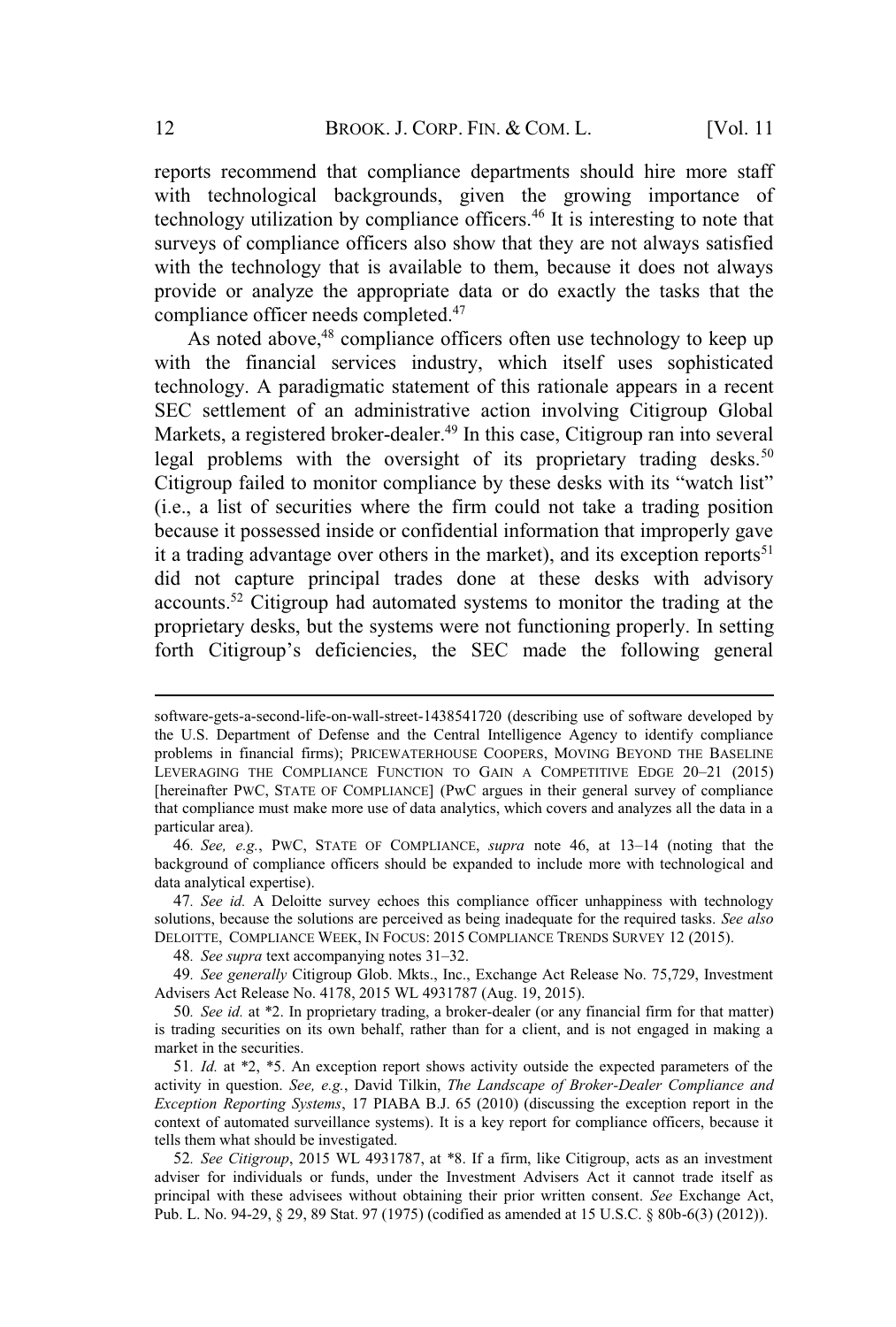comment on why the technology-enhanced nature of the firm's business required that compliance officers have their own technological capabilities:

As market participants continue to rely on automated systems to conduct trading, reliable technology systems enable broker-dealers and investment advisers to fulfill effectively their compliance responsibilities. Technology oversight is a critical part of modern compliance, including management of the technology systems that compliance personnel use. Failure to oversee those systems adequately can lead to compliance failures and securities law violations.<sup>53</sup>

As the *Citigroup* case suggests, the SEC, as well as FINRA, expects compliance officers to have adequate technological tools to enable them to fulfill their responsibilities. This is just a contemporary version of the SEC's and FINRA's longstanding position on compliance, namely that it should have the resources to match the business operations of a firm. The SEC would previously assert, generally in administrative proceedings, that if the firm was large and geographically dispersed, the compliance department and its staff had to reflect the complexity of the organization of the firm.<sup>54</sup> That is, if a firm had many branches and diverse business lines, the compliance department might need an officer in each branch and should have certain officers overseeing the various lines. In the technological version of this argument, the SEC would observe that if the firm's business<br>operations involve sophisticated and automated trading—with a operations involve sophisticated and automated trading—with a contemporary example being a broker-dealer or adviser specializing in algorithmic trading—compliance in that firm would need advanced technological tools to monitor them.<sup>55</sup>

Today, the SEC criticizes firms for not using technology in compliance as extensively as they should. Emblematic of this regulatory message is a recent administrative proceeding involving UBS Financial Services of Puerto Rico (UBS).<sup>56</sup> In that case, the firm allowed its customers to take out letters of credit (LOC) with an affiliated bank.<sup>57</sup> Under the terms of a typical LOC, the customer could not use its proceeds to purchase securities in his or her UBS brokerage account; UBS provided margin loans for this purpose, but at an interest rate greater than that of the LOCs.<sup>58</sup> Moreover,

<sup>53</sup>*. See Citigroup*, 2015 WL 4931787, at \*1.

<sup>54</sup>*. See, e.g.*, First Affiliated Sec., Inc., Exchange Act Release No. 23,335, 35 SEC Docket 1172 (June 18, 1986) (finding the corporation had "inadequate staffing of its compliance department").

<sup>55</sup>*. See, e.g.*, Barclays Capital Inc., Securities Act Release No. 10,010, Exchange Act Release No. 77,001, 2016 WL 369813 (Jan. 31, 2016) (involving Barclays's operation of its ATS dark pool, LX; as part of its remedial efforts, it promises to enhance its compliance over these activities).

<sup>56</sup>*. See generally* UBS Fin. Servs. Inc. of P.R., Exchange Act Release No. 76,013, 2015 WL 5693101 (Sept. 29, 2015).

<sup>57</sup>*. See id.* at \*1.

<sup>58</sup>*. See id.* at \*2–3.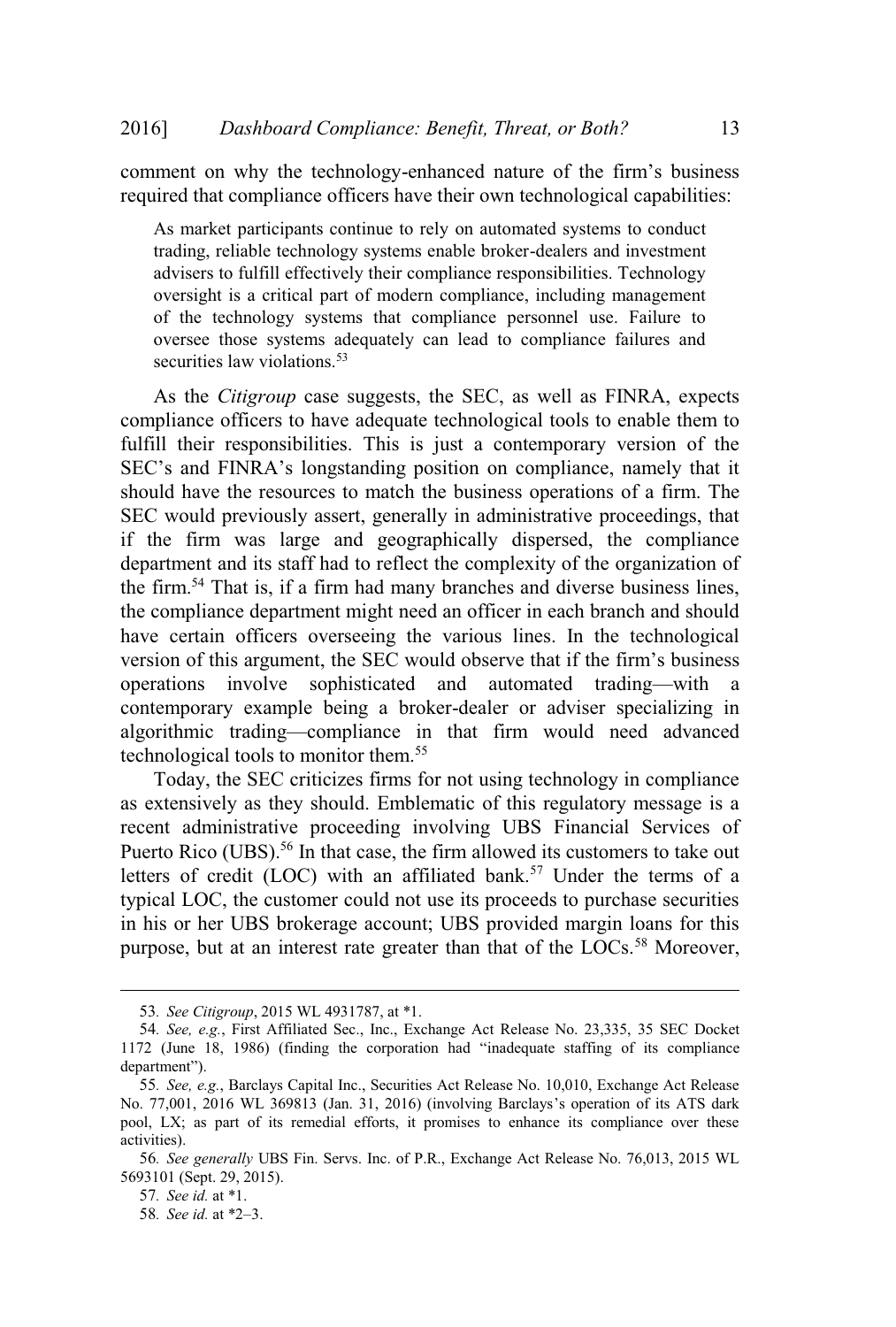any loans that the bank advanced to the customer under the LOC were secured by customer assets, including the customer's securities in the brokerage account.

An enterprising broker, Ramirez, persuaded his customers to obtain LOCs, draw down funds from them, transfer the funds to accounts outside UBS, and then retransfer the money back to their UBS brokerage accounts and use these proceeds to purchase shares of closed-end funds that were heavily invested in Puerto Rican municipal bonds.<sup>59</sup> In other words, having customers first place proceeds from the LOCs in outside accounts sidestepped the prohibition on the LOCs being *directly* used for securities purchases.<sup>60</sup> Ramirez had multiple incentives to operate this scheme: he got an origination fee for each LOC and a commission for each customer purchase of the closed-end fund shares.<sup>61</sup> When the funds plunged in value because of problems associated with the underlying Puerto Rican municipal bonds, the customers received notices that they needed to put up more collateral for their LOC loans, and they complained about what the broker had advised them to do.

As it turned out, the affiliated bank had automated compliance systems that monitored and presumably detected any transfer of LOC proceeds directly into a customer's brokerage account for the purchase of securities.<sup>62</sup> The same systems, however, did not pick up indirect transfers, as had occurred in this case. Moreover, UBS itself failed to update its automated surveillance systems even after operations personnel had signaled that this kind of indirect, improper use of LOC proceeds was possible. $63$ Accordingly, in the SEC's view, UBS failed to have adequate technology in its supervisory and compliance programs.<sup>64</sup> In an extreme example of the regulatory push to have firms use compliance technology, the SEC has even criticized one firm for maintaining its traditional manual surveillance, without replacing it with, or having as a backup, an automated system.<sup>65</sup>

Not only does the SEC (and FINRA) criticize firms for not having adequate, technologically enhanced compliance programs, but it also provides them with models of what the firms should be doing in this regard. Today, both the SEC and FINRA publicize their use of data analytics to identify securities law violations in broker-dealers and investment advisers,

<sup>59</sup>*. See id.* at \*1.

<sup>60</sup>*. See id.*

<sup>61</sup>*. See id.* at \*3.

<sup>62</sup>*. See id.* at \*4.

<sup>63</sup>*. See id.* at \*5.

<sup>64</sup>*. See id.; see also* Cantor Fitzgerald & Co., et al., FINRA AWC No. 20120349643, at 9 (Dec. 21, 2015) (failure of automated compliance systems to be designed to identify suspicious deposit and resale of microcap securities in violation of Section 5).

<sup>65</sup>*. See* Carl D. Johns, Advisers Act Release No. 3655, Investment Company Act Release No. 30,675, 2013 WL 4521777 (Aug. 27, 2013) (adviser employee falsifies information provided to compliance officer; the SEC asks why the firm did not have a backup automated system to check the veracity of the employee's representations).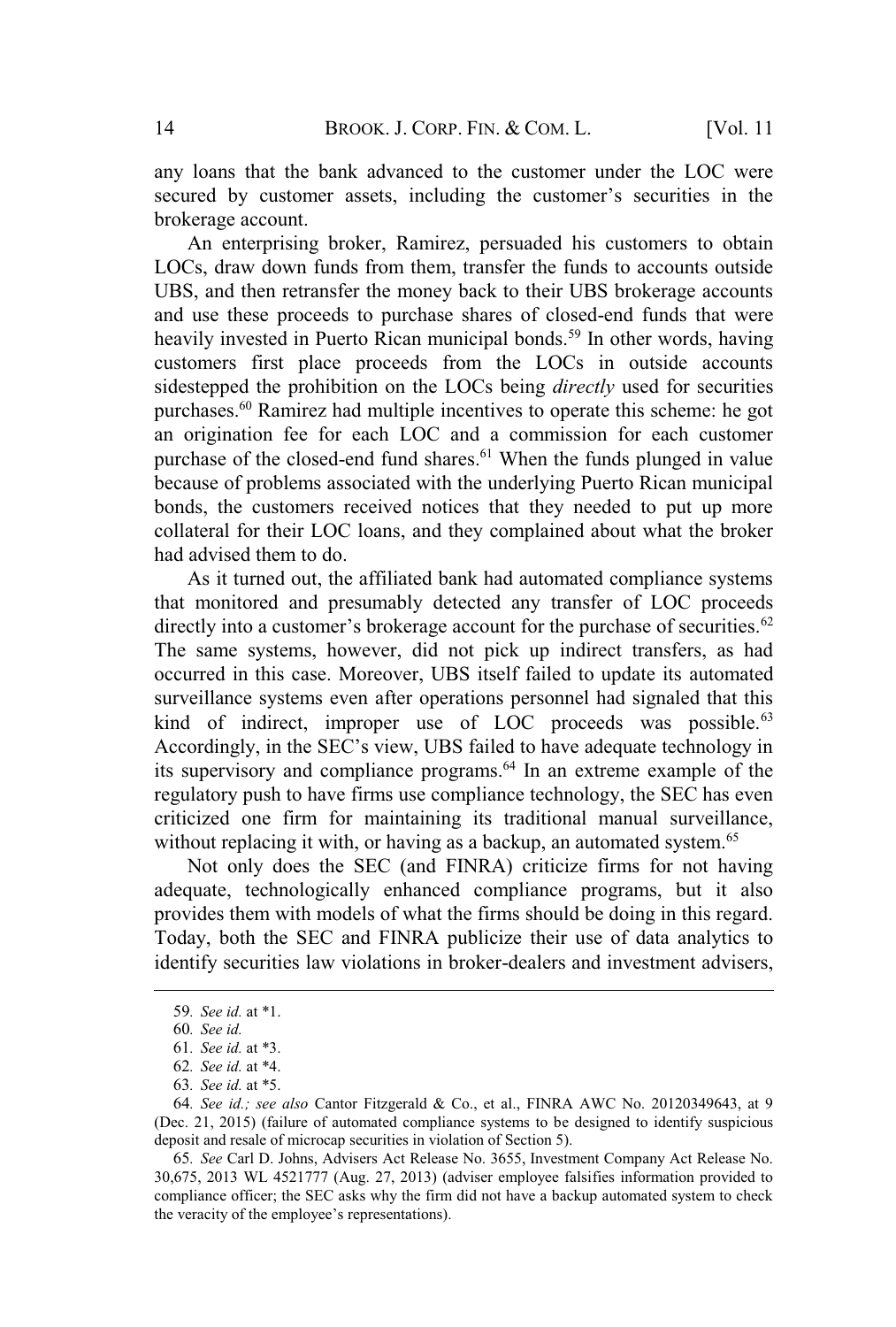which is why, incidentally, both regulatory bodies are harsh on firms that provide them with incomplete or missing data.<sup>66</sup> A good example of the SEC's and FINRA's use of "big data" is a recent examination of the sale of structured products across broker-dealers, which was conducted by the SEC's Office of Compliance Inspections and Examinations (OCIE).<sup>67</sup> These products are securities based upon other investments and they are designed to provide a return in a low-interest environment, but often do not have much of a track record, are difficult to understand, and are costly.

Here, the OCIE used its own data analytics to identify improper sales of structured products in brokerage branches throughout the industry, where, for instance, there were excessive concentrations of the products in customer accounts or where the products were "unsuitable" for the customer in question, given his or her investment intent or age.<sup>68</sup> Clearly, the message from this risk alert is that the compliance officers of a brokerdealer should be using similar data analytics tools to spot or to prevent legal violations in their own firm.<sup>69</sup> In fact, a CCO would likely be uncomfortable if the SEC or FINRA enforcement staff came to the firm with evidence of suspicious transactions on the basis of their own analyses, which the firm's compliance program had not identified as being worthy of investigation.

#### **B. EVIDENCE OF INCREASED PRODUCTIVITY OF COMPLIANCE OFFICERS**

An important part of the hypothesis enumerated earlier is that the use of technology would increase the productivity of compliance officers and, possibly, result in a decline in their number. Available evidence supports both propositions, although evidence for the decline is weak. Consultant reports on compliance refer to significant productivity gains that can arise from automation and to the cost pressures that firms are experiencing to reduce their expenses on the compliance function as a result of these productivity gains. McKinsey discusses in detail how costs are compelling investment banks to automate services, including in such areas as risk

<sup>66</sup>*. See, e.g.*, FINRA, http://www.finra.org/industry/market-regulation (last visited Oct. 3, 2016) (describing the sophistication of FINRA's surveillance). Both broker-dealers and investment advisers have extensive reporting obligations, with the formers' being more extensive. The SEC and FINRA have always needed the data provided by this reporting so that they can conduct their own surveillance of regulated firms and the securities markets. Now that they are using data analytics for this surveillance, they are particularly dependent upon accurate reporting from the regulated firms.

<sup>67</sup>*. See* Office of Compliance Inspections and Examinations, *National Exam Program Risk Alert, Broker-Dealer Controls Regarding Retail Sales of Structured Securities Products*, SEC. & EXCH. COMM'<sup>N</sup> (Aug. 24, 2015), https://www.sec.gov/ocie/announcement/risk-alert-aug-24-2015. html.

<sup>68</sup>*. See id.* at 4–5.

<sup>69</sup>*. See* Donohue, *supra* note 25 (discussing how firms must automate certain compliance functions).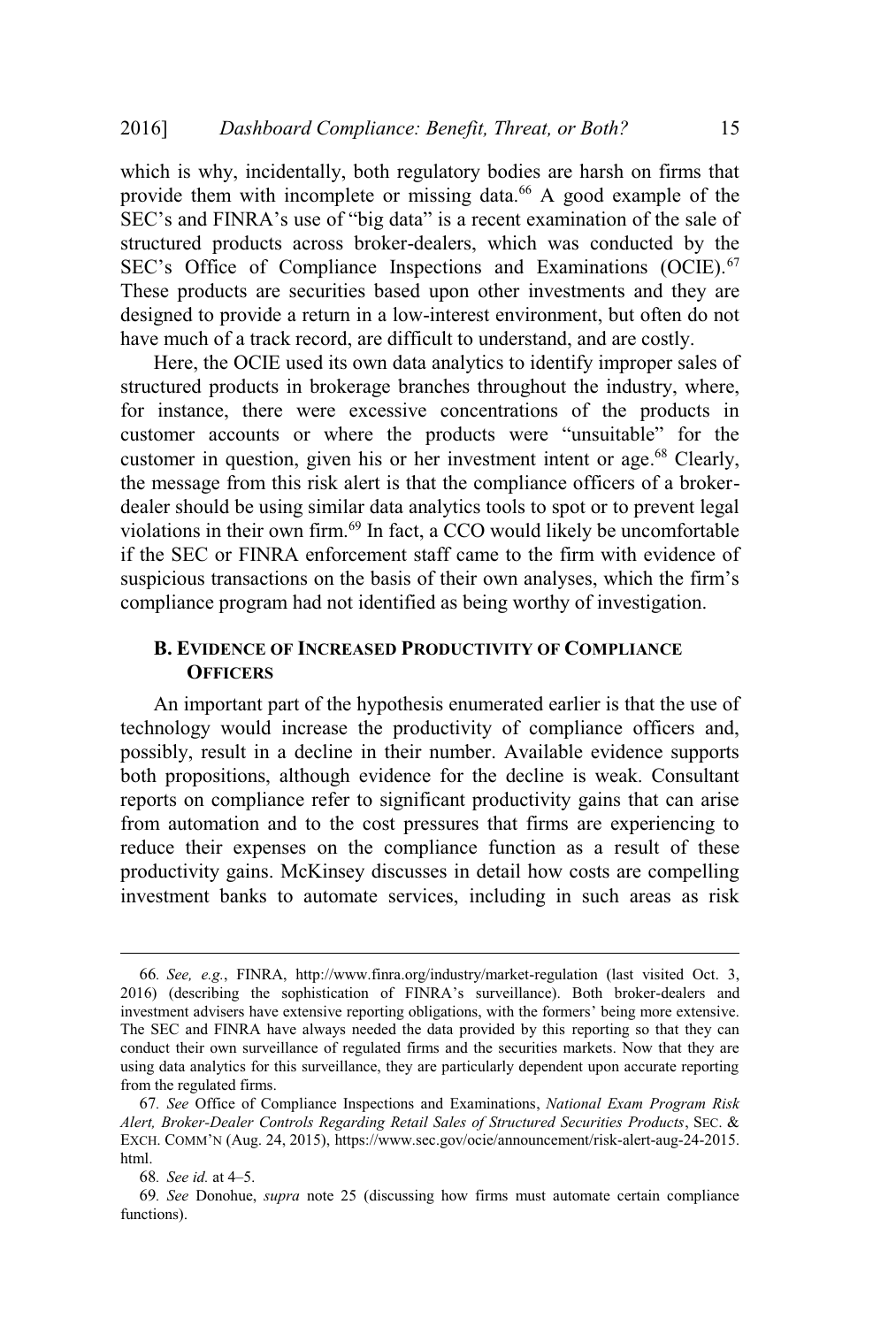management, regulatory reporting, and compliance.<sup>70</sup> Its report also suggests that these financial firms, which are regulated as broker-dealers, can obtain a 40% productivity gain from automation in risk, reporting, and compliance, generally (in all but the largest firms) by using third-party products.<sup>71</sup> McKinsey thus projects that firms will invest heavily in "big data" and data analytics to save on costs and to improve efficiency in risk management (and presumably compliance).<sup>72</sup> Moreover, it specifically refers to the likely reduction in the need for "voice staff" (i.e., human beings) as a result of increasingly automated compliance, which it characterizes as "disruptive,"<sup>73</sup> no doubt due to the compliance officers being displaced. Other industry surveys also report that the compliance function must become more efficient and reduce costs as a result of overall cost pressures on firms, and the surveys note the possibility of staff reductions in compliance.<sup>74</sup> In addition, journalists point to a trade-off that firms are now contemplating: more investment in technology at the expense of hiring more compliance officers.<sup>75</sup>

The compliance sector's recognition that the use of technology could improve its efficiency is based upon the model of dashboard compliance.<sup>76</sup> Under this model, a compliance officer can be envisioned as sitting before a single or multi-screen computer "dashboard," to which data from a firm's various activities feeds is processed. The model thus primarily highlights compliance officers' task of surveillance, where they ensure that employees are following compliance procedures and conducting their activities in accordance with the law, regulation, and the firm's code of conduct. The dashboard could even allow compliance officers to perform the other compliance tasks identified above, such as training employees through online programs, sending out compliance alerts, and complying with information requests from regulators. Indeed, third-party vendors of compliance technology advertise and demonstrate how their dashboard products allow compliance officers to do an increasing number of compliance tasks from their desks.<sup>77</sup> Thus, under the dashboard model, a

<sup>70</sup>*. See* McKinsey & Co., *Two Routes to Digital Success in Capital Markets* 20–21 (Corp. & Inv. Banking, Working Paper No. 10, 2015).

<sup>71</sup>*. See id.* at 21.

<sup>72</sup>*. See id.* at 25–26.

<sup>73</sup>*. See id.* at 22.

<sup>74</sup>*. See* PWC, STATE OF COMPLIANCE, *supra* note 46, at 15, 22.

<sup>75</sup>*. See* Henry Engler, *Dashboard Compliance: Automation Push May Carry Unforeseen Risks,* THOMSON REUTERS (July 13, 2016), http://thomsonreuters.lookbookhq.com/regulatorychange-2016/DashboardComplianceAutomationPushMayCarryUnforeseenRisks (referring to industry sources who discuss this trade-off).

<sup>76</sup>*. See* Fanto, *supra* note 10.

<sup>77</sup>*. See, e.g.*, Press Release, Compliance Made Easy: Introducing the Bloomberg Compliance Center, CMPC (Dec. 17, 2013), https://www.bloomberg.com/company/announcements/ compliance-made-easy-introducing-the-bloomberg-compliance-center-cmpc/ (providing, among other things, real time review of electronic communications).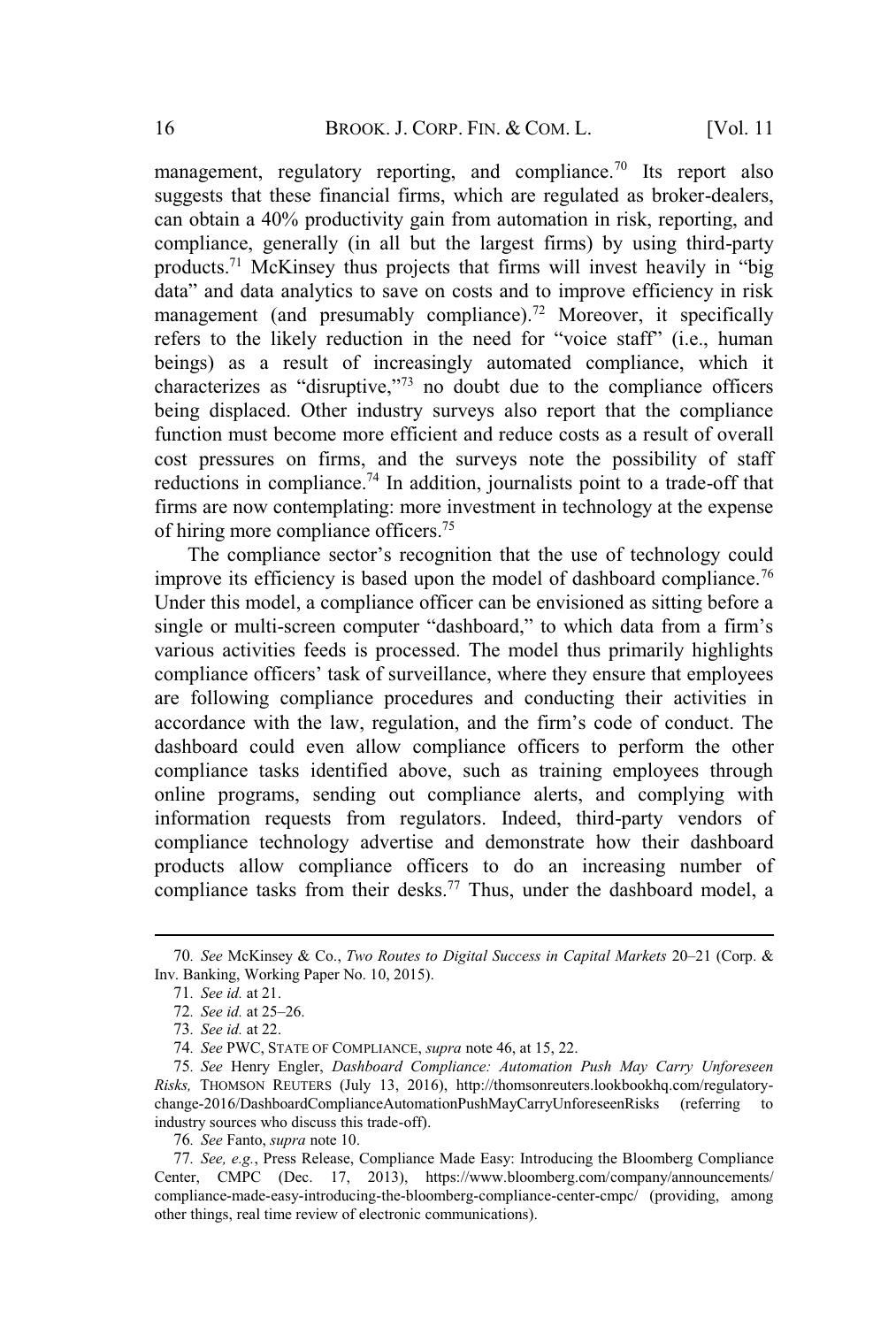compliance officer becomes a somewhat remote figure—not unlike the security guard who monitors a building behind screens of different locations and activities—generally engaged in legal compliance.

Is dashboard compliance, with its enhanced efficiency, the kind of compliance model that the use of technology is producing? There is evidence of its existence from reported SEC and FINRA enforcement actions. In the *Citigroup* case mentioned above, the SEC observed that part of the firm's failure to monitor its proprietary trading desks was due to the situation of the "Information Barriers Surveillance Group," which is part of the firm's compliance function. For cost savings, Citigroup had moved that group from New York City, where it had been located close to the trading desks, to Buffalo, where it monitored proprietary trading remotely.<sup>78</sup> The case thus presents both the dashboard model in action and one of its potential problems—the lack of a physical presence by the compliance officer, which is further explored below.

Another good example of dashboard compliance appears in an SEC enforcement action against the broker-dealer Wells Fargo Advisers.<sup>79</sup> In this case, a broker in the Miami branch of the firm and several of his clients acquired a significant position in Burger King, which was subsequently the target of an acquisition offer by a private equity firm. It turned out that the broker had received inside information from another of his customers and had passed it along to his clients, and they had all made significant profits from their purchase of Burger King shares.<sup>80</sup>

Under the law, a broker-dealer must have procedures to prevent insider trading.<sup>81</sup> In accordance with the firm's procedures, a compliance officer in the Miami branch, Judy Wolf, conducted a "look back" review of purchases of Burger King securities before the announcement of the deal. She discovered a number of suspicious factors: the broker and his clients had the top holdings of Burger King stock in all of Wells Fargo; they had bought the stock within ten days before the announcement of the acquisition; they had made significant profits; Burger King was located in Miami; and the broker and his customers were all Brazilian. Wolf concluded, nonetheless, that there was no problem with the stock purchases and closed the review without any findings. $82$  Subsequently, the SEC

<sup>78</sup>*. See* Citigroup Glob. Mkts., Inc., Exchange Act Release No. 75,729, Investment Advisers Act Release No. 4178, 2015 WL 4931787, at \*4 (Aug. 19, 2015) (noting that "[t]his move generated cost savings, but also required the hiring of new personnel and resulted in the surveillance personnel being geographically separated from other CGMI departments"). Citigroup eventually brought this surveillance group back to Jersey City, New Jersey. *Id.*

<sup>79</sup>*. See generally* Wells Fargo Advisors, LLC, Exchange Act Release No. 73,175, Investment Advisers Act Release No. 3928, 2014 WL 4678598 (Sept. 22, 2014).

<sup>80</sup>*. See id.* at \*8.

<sup>81</sup>*. See* Exchange Act, Pub. L. No. 94-29, § 11, 89 Stat. 97 (1975) (codified as amended at 15 U.S.C. § 78*o*(g) (2012)).

<sup>82</sup>*. See Wells Fargo,* 2014 WL 4678598, at \*8.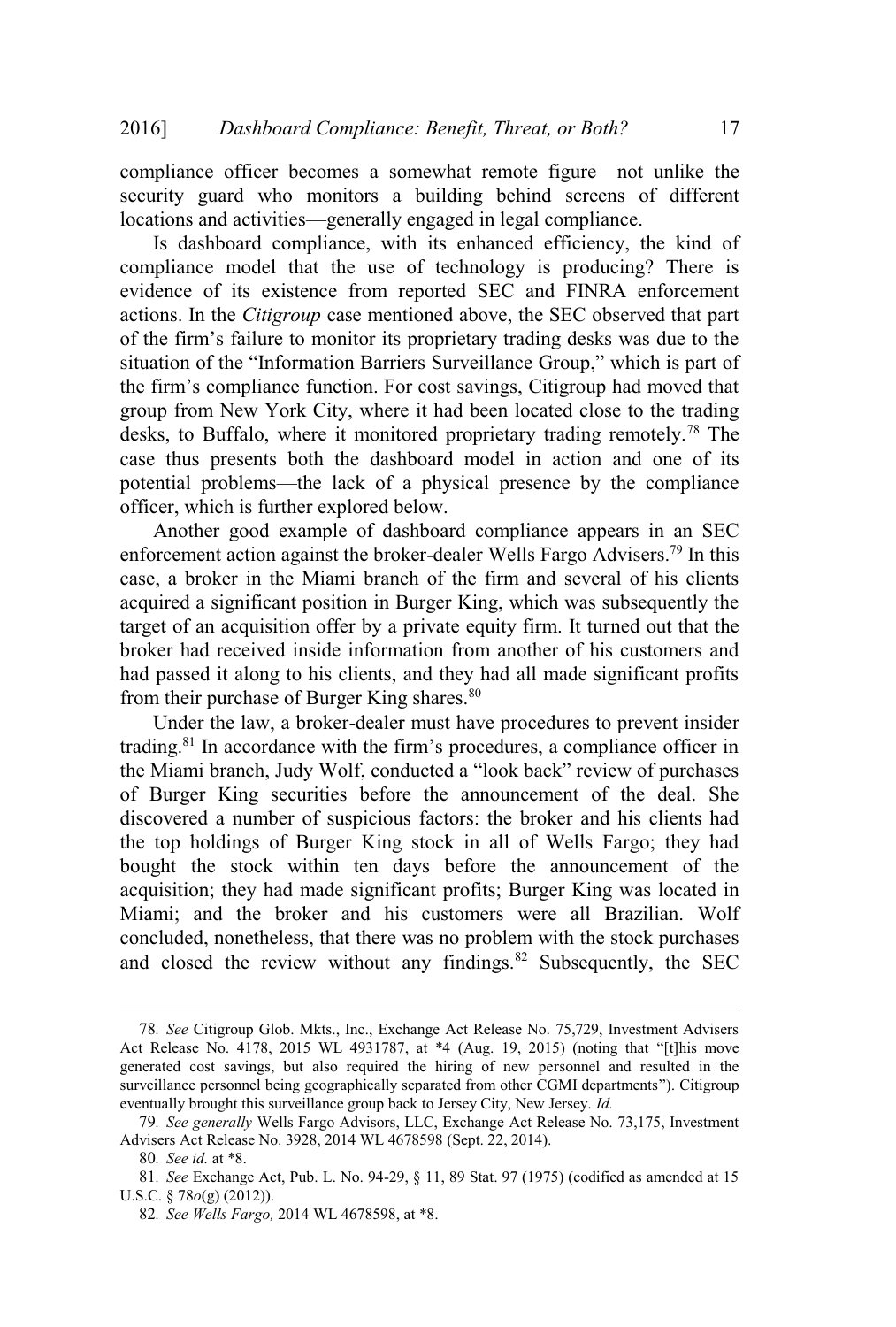brought an action against the broker and his clients for insider trading and began to look into Wells Fargo's conduct in the case. Alerted to the SEC's investigation, Wolf "redrafted" her initial compliance memorandum to suggest that she had arrived at the "no findings" determination because there were rumors about the acquisition at the time of the stock purchases in question. In a separate enforcement action, the SEC successfully charged her with falsifying the compliance records.<sup>83</sup>

The action against Wells Fargo for its failure to prevent or detect insider trading highlights the existence of dashboard compliance in the firm, as well as the SEC's conclusion that the compliance did not go far enough. It is clear from the SEC's recitation of the facts in its settlement with Wells Fargo that the firm had dashboard compliance. In fact, it had two kinds of remote compliance in its main office (as opposed to in its Miami branch). First, it had a central supervision unit that was tasked with ensuring that branch office personnel did not commit violations of the securities laws, which it did by conducting a daily review of trades and emails.<sup>84</sup> Second, it had a centralized anti-money laundering (AML) unit that reviewed accounts for "unusual activity," including insider trading.<sup>85</sup> The SEC contended that these two units should have coordinated their review, especially since the AML unit had picked up the transfer of funds for the purchase of the Burger King securities in the broker's account, and the central supervision unit had generated alerts about the concentration of these securities in the accounts of the broker and his customers.<sup>86</sup> The SEC's message was relatively clear:

86*. See id.* at \*8–9.

<sup>83</sup>*. See In re* Wolf, Release No. 851, 2015 WL 4639230, \*7–10 (Admin. Proc., Aug. 5, 2015)(describing her falsification of the compliance records). However, the administrative law judge hearing the case declined to impose any penalty upon her, concluding, among other things, that she had been punished enough, since she would never again find a position in the industry. In fact, the ALJ remarks on the compliance officer position and its risks were notable:

In my experience, firms tend to compensate compliance personnel relatively poorly, especially compared to other associated persons possessing the supervisory securities licenses compliance personnel typically have, likely because their work does not generate profits directly. But because of their responsibilities, compliance personnel receive a great deal of attention in investigations, and every time a violation is detected there is, quite naturally, a tendency for investigators to inquire into the reasons that compliance did not detect the violation first, or prevent it from happening at all. The temptation to look to compliance for the "low hanging fruit," however, should be resisted.

*Id.* at \*23. This case generated some attention in the compliance community since it raised the issue about how compliance officers should add to compliance memoranda or records that memorialize the results of their monitoring and investigations, which is essentially what Wolf was doing. In her case, when amending her initial report of "no finding," she did not clarify when her amendment was done, suggesting that she was trying to hide her previous flawed investigation. *See id.* at \*9. One could imagine, however, a compliance officer writing a "bare bones" memorandum at first, and then filling it in with more detail later.

<sup>84</sup>*. See Wells Fargo,* 2014 WL 4678598, at \*4.

<sup>85</sup>*. See id.* at \*8.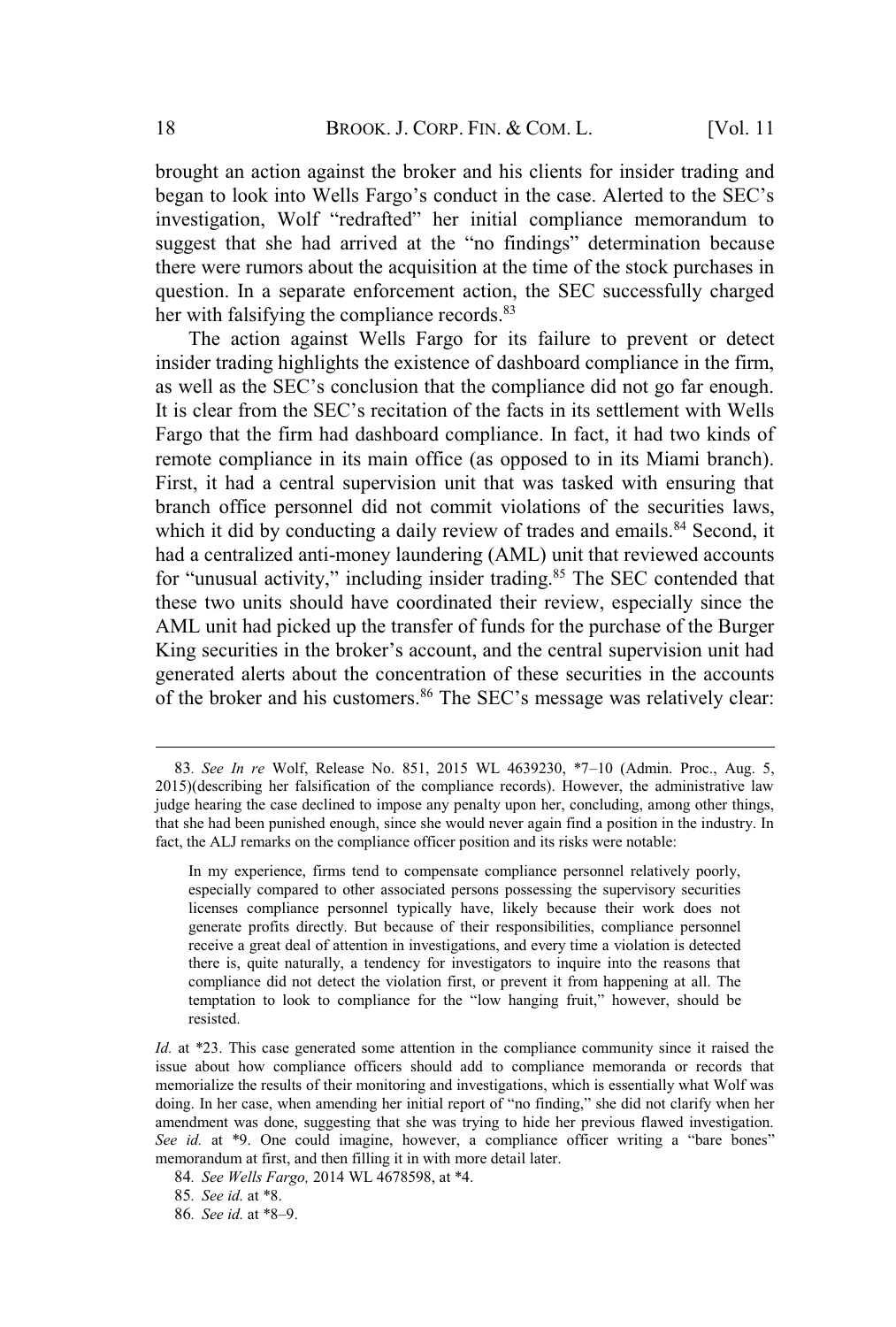it approved of the centralized and remote compliance units; it just wanted them to coordinate their work with each other and with the compliance officers in the field.

As one might expect, there is no mention of a decline in the number of compliance officers as a result of dashboard compliance in these enforcement actions. Of course, even when the SEC or FINRA criticizes a firm for not having adequate technological monitoring, it is unlikely that they would ever accuse the firm of having *too many* compliance officers. A FINRA settlement with Fidelity Brokerage is interesting in this respect.<sup>87</sup> Fidelity failed to identify a fraudulent scheme where an individual pretended to be a Fidelity broker, opened joint accounts with elderly Fidelity clients, transferred funds out of the clients' individual accounts into the joint ones, and then moved the funds from the joint accounts into the fraudster's individual accounts. The SEC blamed Fidelity for having inadequate automated surveillance technology, because in its view this kind of technology would have identified and flagged the number of joint accounts with the same email and physical addresses and the suspicious movements of funds into and out of these accounts. Indeed, while the fraud was ongoing, Fidelity changed its surveillance technology to identify this kind of suspicious activity.<sup>88</sup>

However, as the SEC observed, Fidelity had assigned only one compliance officer, who was busy with other work at the time of the fraud, to look at the alerts generated by this technological tool, and the backlog in the officer's work delayed the review of an alert generated by the fraudster's multiple accounts.<sup>89</sup> The message of this case thus runs counter to the hypothesis stated above, for the dashboard compliance here would require more, not fewer, compliance officers. Intriguingly, however, FINRA's settlement with Fidelity called for only enhancements to the technology, not for more compliance officer hires.<sup>90</sup>

The Fidelity case is a reminder that caution should be taken as to the conclusion that compliance officers' use of dashboard compliance will necessarily result in a decline in their numbers. After all, as that case also suggests, the outcome could be different. A firm might need more, rather than fewer, compliance officers, albeit those with a technological background. After all, there is considerable expertise required to be a compliance officer for certain broker-dealers and investment advisers, such as those dealing in high frequency trading. In a relatively recent case, a firm engaged in this kind of trading was disciplined for, among other things, having a coding error that resulted in many of its trades being made in

<sup>87</sup>*. See, e.g.*, FINRA Acceptance, Waiver and Consent, Fidelity Brokerage Services LLC, No. 2014041374401 (Dec. 18, 2015) (This is the FINRA version of a settlement.).

<sup>88</sup>*. See id.* at 4.

<sup>89</sup>*. See id.*

<sup>90</sup>*. See id.* at 13 (Fidelity's Corrective Action Statement).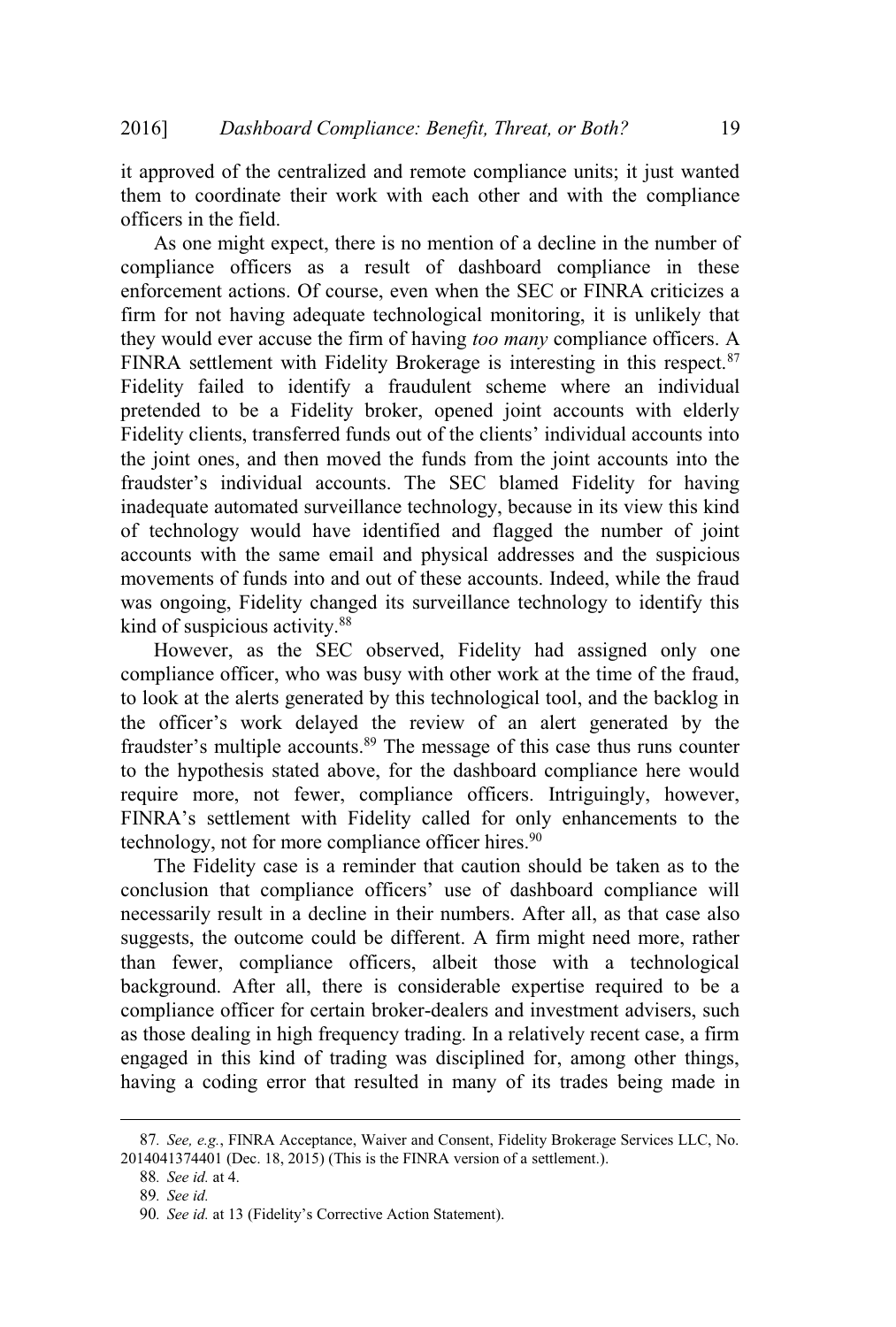violation of Regulation National Market System (Regulation NMS).<sup>91</sup> A compliance officer in this situation would have had to be familiar enough with the firm's algorithmic trading strategies to understand where they could go astray and then would have had to monitor their use. Indeed, in a recent notice to its members, FINRA listed the many supervisory and compliance tasks associated with the use of algorithmic trading strategies, which all indicate how much technological understanding and training, including familiarity with the coding involved in the trading, that a compliance officer must have.<sup>92</sup> One result might be just that technologically sophisticated compliance officers replace existing ones, not that the number of compliance officers shrinks.

In sum, the picture is mixed regarding the productivity and employment effects from compliance officers' use of dashboard compliance, although the evidence presented here is far from comprehensive. All signs indicate that technology is enhancing the productivity of compliance officers in a challenging environment where firms are looking to cut costs. Dashboard compliance is the resulting outcome. Again, this model has the compliance officer checking on the firm's activities, generally at a central office away from branches and other locations, as data is fed into the dashboard that, if all goes well, highlights problems or exceptions for the compliance officer to investigate. This use may result in a loss of compliance officer positions—or perhaps the replacement of existing ones with others having a technological background—but the exact outcome is unclear.

#### **C. IS THERE ANY EFFECT ON VALUES COMPLIANCE?**

The third and final inquiry asks whether there is any evidence that the technology-inspired increased productivity and decreased number of compliance officers (if such is happening) are having any effect on values compliance. This is a daunting empirical task because one would have to show that compliance officers' focus on legal compliance, coupled with a decline in their numbers, resulted in their having less time or opportunity to engage in values compliance. Then, this data would have to show a causal connection to an increase in employee misconduct in firms. Clearly, this inquiry would demand both a considerable amount of evidence (i.e., movement of compliance officers into remote surveillance units, their increased productivity, the decline in their numbers, the shift in their compliance priorities, the increase in misconduct) and the expertise to test it. In addition, there would be a need to demonstrate that other explanations

<sup>91</sup>. Latour Trading LLC, Exchange Act Release No. 76,029, 2015 WL 5729485 (Sept. 30, 2015). The error made the firm "trade through" the best available quotations, which means doing trades at prices other than the ones deemed to be the best under the regulation. *Id.* at \*3.

<sup>92</sup>*. See* FIN. INDUS. REGULATORY AUTH., EQUITY TRADING INITIATIVES: SUPERVISION AND CONTROL PRACTICES FOR ALGORITHMIC TRADING STRATEGIES, REG. NOTICE NO. 15-09 (2015).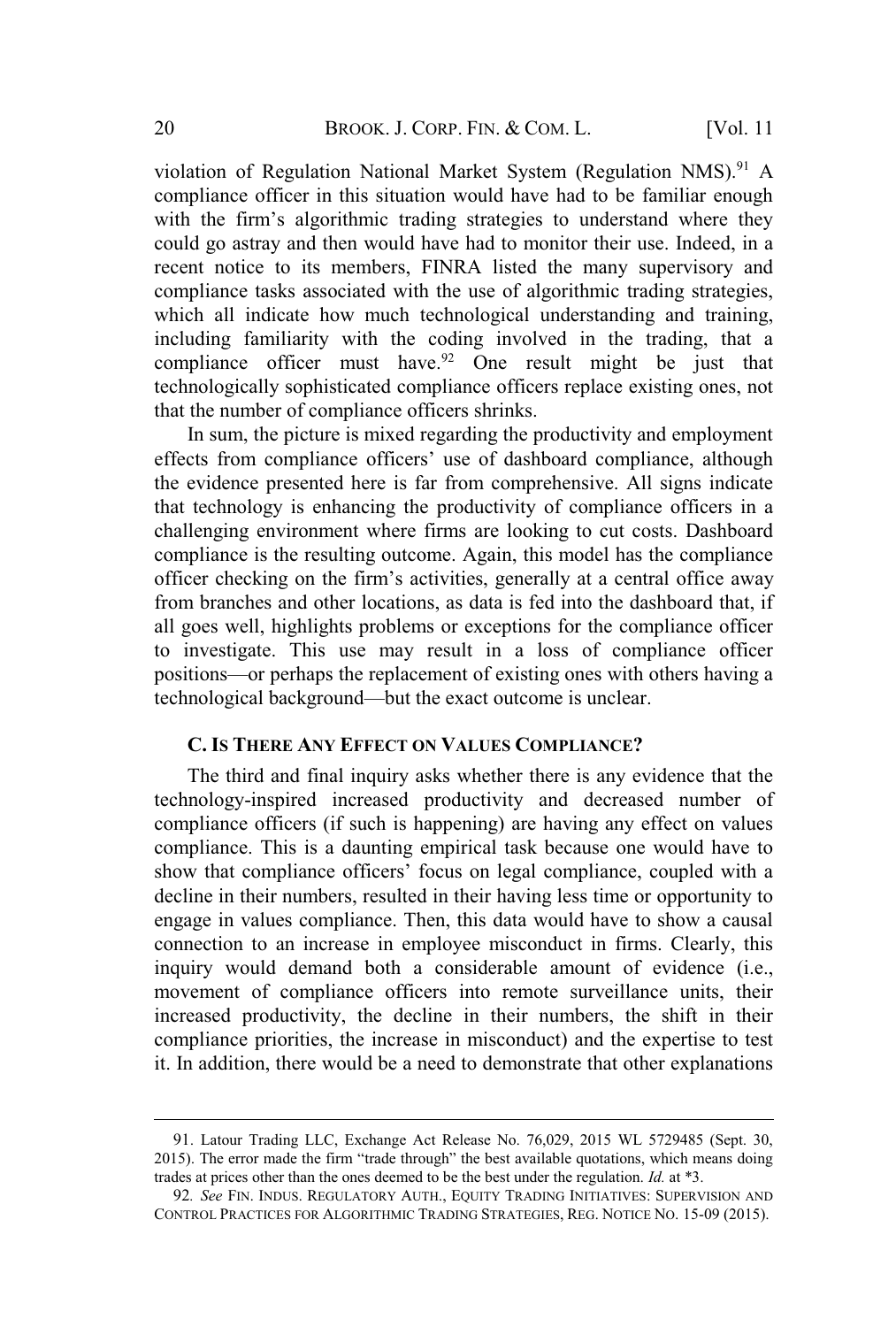(e.g., cost pressure alone accounting for a decrease in the number of compliance officers) do not account for any results that emerge.

One purpose of this Article is to highlight the inquiry and suggest the data that would be useful to gather, although it is not easily available.<sup>93</sup> Some evidence exists that compliance officers are paying less attention today to values compliance. For example, former SEC Commissioner Daniel M. Gallagher expressed his concern that compliance officers would reduce their face-to-face advice to brokers and advisers, but he did not attribute this to dashboard compliance. Rather, he explained the phenomenon as resulting from compliance officers' fear of incurring supervisory liability.<sup>94</sup>

Important findings on values compliance in broker-dealers may emerge from FINRA's current, but limited, review of how firms promote and maintain an appropriate culture.<sup>95</sup> In this review, FINRA is specifically asking firms, among other things, how their compliance officers "establish[], communicat[e] and implement[][the] firm's cultural values."<sup>96</sup> This is an explicit statement about the role of compliance officers in the creation of values compliance. Any resulting report from FINRA after this examination could be invaluable in showing what is actually happening in broker-dealers, particularly with respect to values, as opposed to legal, compliance.

It is also possible that evidence will eventually show that the result of dashboard compliance could be an enhancement, rather than a reduction, of values compliance. One consultant urges firms to outsource monitoring and testing to a specialized provider that can use data analytics and other technology solutions to review the information and then feed the key findings back to the firm's compliance dashboard. $97$  This would have the advantage of enhancing the monitoring and testing capabilities of compliance in a given firm, but would also free up compliance officers to

<sup>93</sup>. There are useful surveys available about what compliance officers do. *See, e.g.*, N.Y. STOCK EXCH. GOVERNANCE SERVS. & SOC'<sup>Y</sup> OF CORP. COMPLIANCE & ETHICS, COMPLIANCE AND ETHICS PROGRAM ENVIRONMENT REPORT (2014) (presenting results of a survey of compliance officers).

<sup>94</sup>*. See* Daniel M. Gallagher, Comm'r, Sec. & Exch. Comm'n, Introductory Remarks at the Evolving Role of Compliance in the Securities Industry Presentation, Washington, D.C. (May 12, 2014). I discuss this issue of supervisory liability of compliance officers elsewhere. *See* Fanto, *supra* note 14, at 1121.

<sup>95</sup>*. See Establishing, Communicating and Implementing Cultural Values*, FIN. INDUSTRY REG. AUTHORITY (Feb. 2016), http://www.finra.org/industry/establishing-communicating-and-implem enting-cultural-values.

<sup>96</sup>*. Id.*

<sup>97</sup>*. See* PRICEWATERHOUSE COOPERS, ENABLING PERFORMANCE THROUGH ADVANCED MONITORING AND TESTING A MONITORING AND TESTING SOLUTION FOR THE PHARMACEUTICAL AND LIFE SCIENCES INDUSTRY 3 (2015) (By leveraging outside expertise, companies can potentially reduce infrastructure costs, increase productivity, and/or refocus in-house resources onto mission-critical business drivers instead of required non core monitoring and testing activities.). Of course, PWC is promoting its data analytics products here.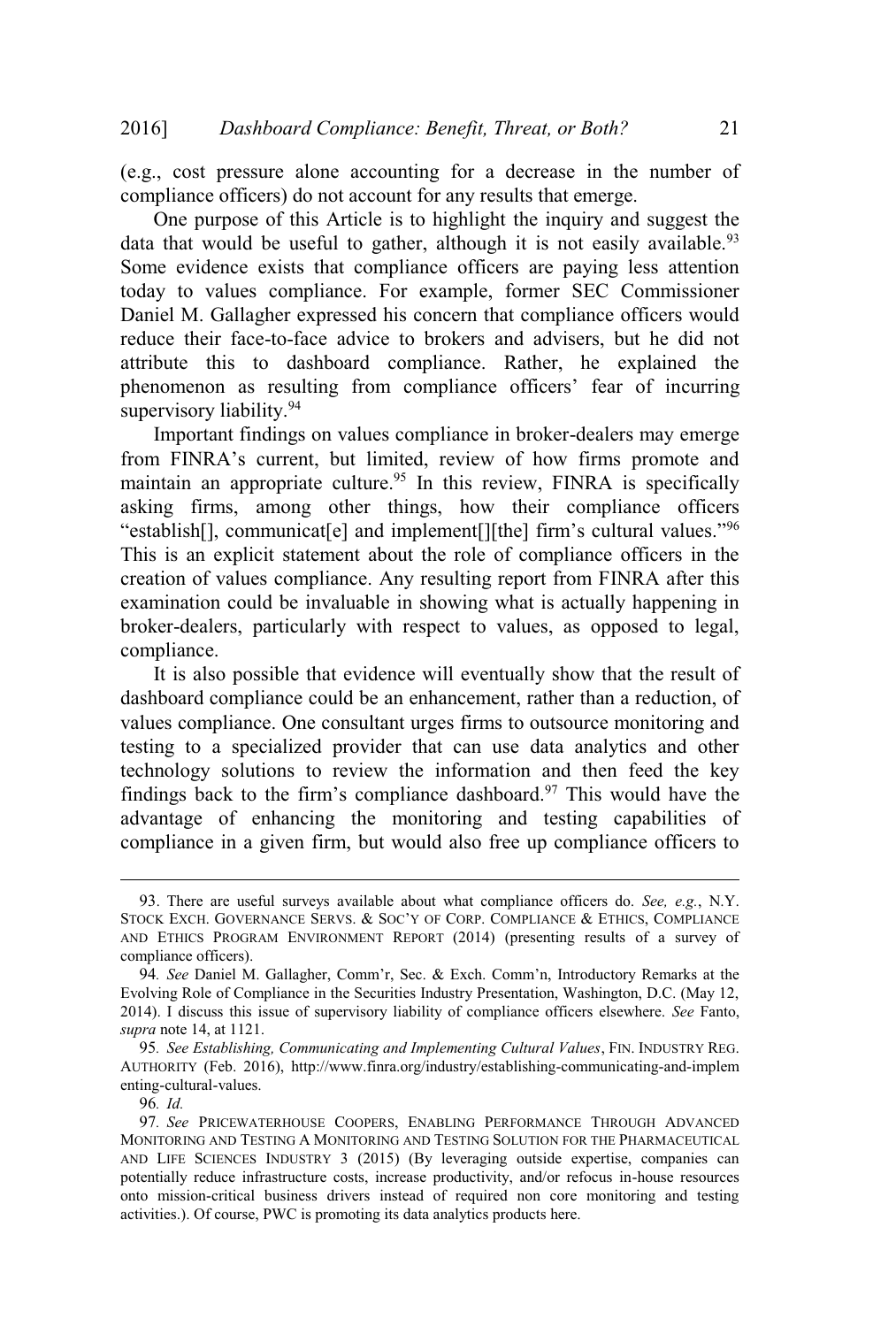do the more highly valued work of responding to problems and to providing advice, counseling, and strategic planning; in other words, doing values compliance. This suggests a "liberating" technology story, where a central surveillance unit (or a highly competent third party) works hand-in-hand with "on the ground" compliance officers, who can continue to "walk the halls."<sup>98</sup> This is what should have happened in the *Wells Fargo* case discussed above, had the Miami branch compliance officer been more competent; the supervisory units would have alerted her to problems regarding insider trading, which she would have investigated.<sup>99</sup>

As has probably been true in previous cases of compliance officers' use of new technology, the outcome of the introduction of dashboard compliance will take some time to produce its results. In earlier work, I assumed that enhanced monitoring enabled by technology *clearly* posed a threat to values compliance.<sup>100</sup> My fear was that, just as compliance was rising to prominence, circumstances like technology, supervisory liability, and cost pressures on firms would push it back into an operational role. The result would be that compliance officers would assist supervisors within a central supervisory unit, but they would become increasingly remote from brokers and advisers. This would lessen or even eliminate their important role in values compliance. However, as the above discussion suggests, a different outcome may result from the current intersection of compliance and technology.

#### **CONCLUSION**

This Article serves as an introduction to this issue on the interaction between compliance and technology, just as the talk upon which it was based did for the Brooklyn Law School conference. Part I began by explaining the origin of compliance in broker-dealers and investment advisers and its important current position in those firms. It underscored how compliance officers assist the firm and its supervisors in establishing their defense to a charge of supervisory liability when a violation of the securities laws occurs. Part I then discussed why compliance officers have always been drawn to technology, particularly to keep up with the business sides of the firms they work for. Today, compliance officers in brokerdealers and investment advisers have a particular need for technological

<sup>98</sup>*. See* Donohue, *supra* note 25 (recommending that, as one of the ways to get comfortable about the firm, a compliance officer should "[w]alk the floor").

<sup>99</sup>. At the conference, I discussed the alternative outcomes of "dashboard compliance" with the compliance officers and compliance advisers present. They assured me that my negative scenario of decreased employment of compliance officers and isolation of them into remote centers was unlikely to be the result of dashboards. Rather they think of the dashboard as just another "liberating" tool in the toolbox of compliance officers. They told me that my negative outcome exaggerates the cost pressures facing firms on compliance and that employment in the field remains robust.

<sup>100</sup>*. See* Fanto, *supra* note 14, at 1148–60.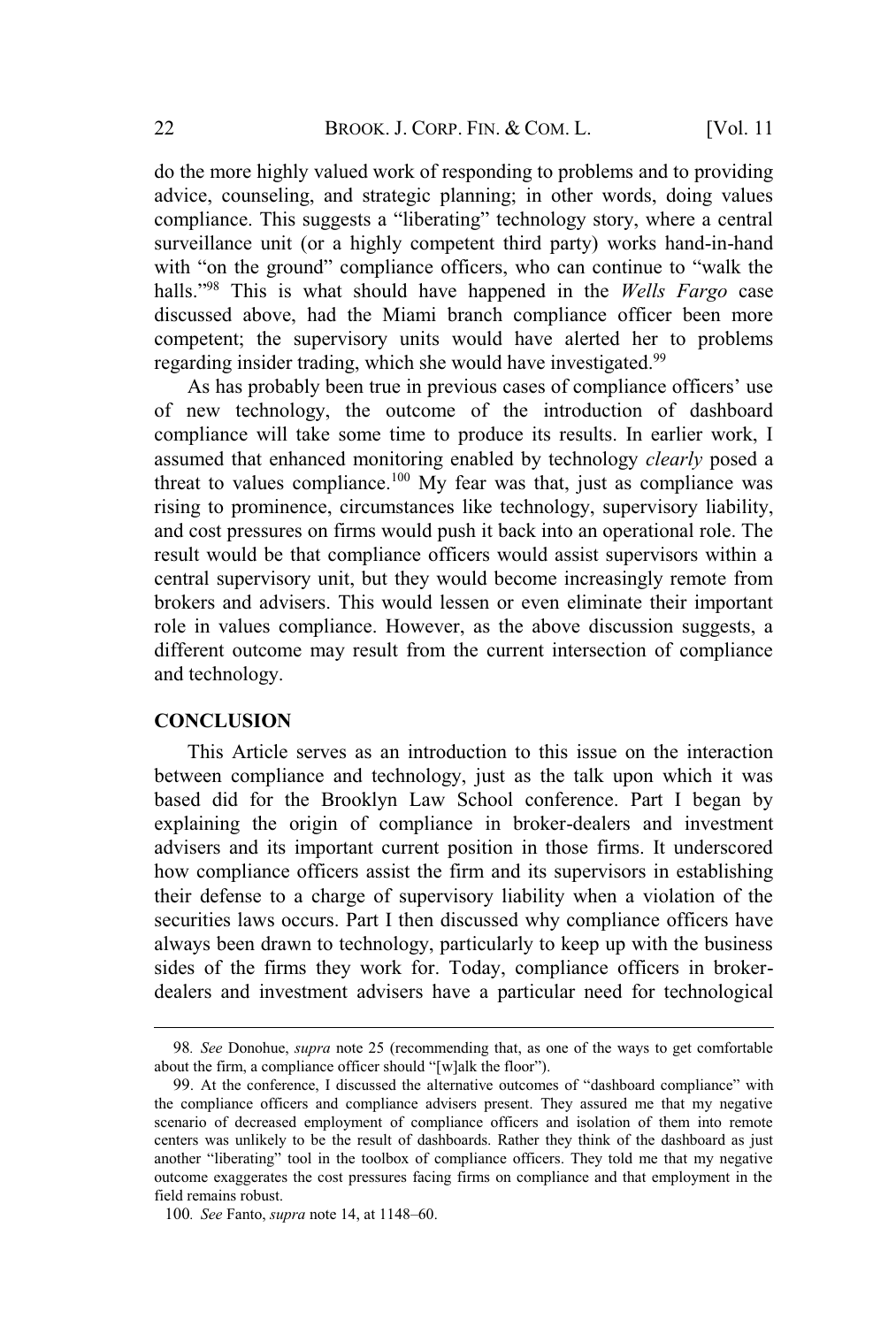assistance, because they must establish procedures for proper conduct of business practices and monitor compliance with them, and these practices in financial firms are using sophisticated technology. Compliance officers are just doing what they have always done by using dashboard compliance as a new model.

Part II set forth the questions inspiring the conference, chiefly, what will be the effect of the use of new technology on compliance? In particular, it asked whether dashboard compliance would be an unalloyed benefit, that is, a useful tool that would make compliance officers more productive, or have negative effects. Such possible effects include the downsizing of compliance officer positions and their movement away from the floor to remote locations, where they sit behind dashboards monitoring firm activities. Part II offered a hypothesis: that more use of dashboard compliance would increase the productivity of compliance officers, decrease their numbers, emphasize legal compliance, and diminish values compliance. Part II concluded by proposing ways of "testing" that hypothesis.

Part III considered readily available evidence supporting or refuting the hypothesis, generally from industry surveys and administrative actions. The first section observed that compliance officers are finding it necessary to use dashboard compliance, and that the SEC and FINRA are encouraging this use. Indeed, these regulators have sent their message of encouragement by providing compliance officers with examples in the regulators' own surveillance of firms and by pointing out in administrative proceedings deficiencies in firms' use of technology in compliance. The second section in Part III observed that, according to industry reports, dashboard compliance is making compliance officers more productive. The evidence also suggested, though weakly, that this productivity might result in a loss of compliance officer positions, as firms make investments in technology at the expense of hiring or retaining human compliance officers. Finally, the third section in Part III revealed that there was little evidence so far about a negative effect on values compliance from the use of dashboard compliance. Other outcomes are possible, such as dashboard compliance liberating compliance officers from many mundane tasks, meaning that they instead have more time for values compliance.

Compliance is being disrupted today, at least in broker-dealers and investment advisers, because of dashboard compliance. The story of compliance up to the present has been one of its gaining increasing authority and recognition among firms and regulators. By enhancing productivity, dashboard compliance can continue overall compliance along this triumphant path. However, because technology invariably shapes attitudes and conduct, it is necessary to be alert to the ways in which dashboard compliance could reinforce certain compliance tasks, such as legal compliance, and undercut others, such as values compliance. Even if